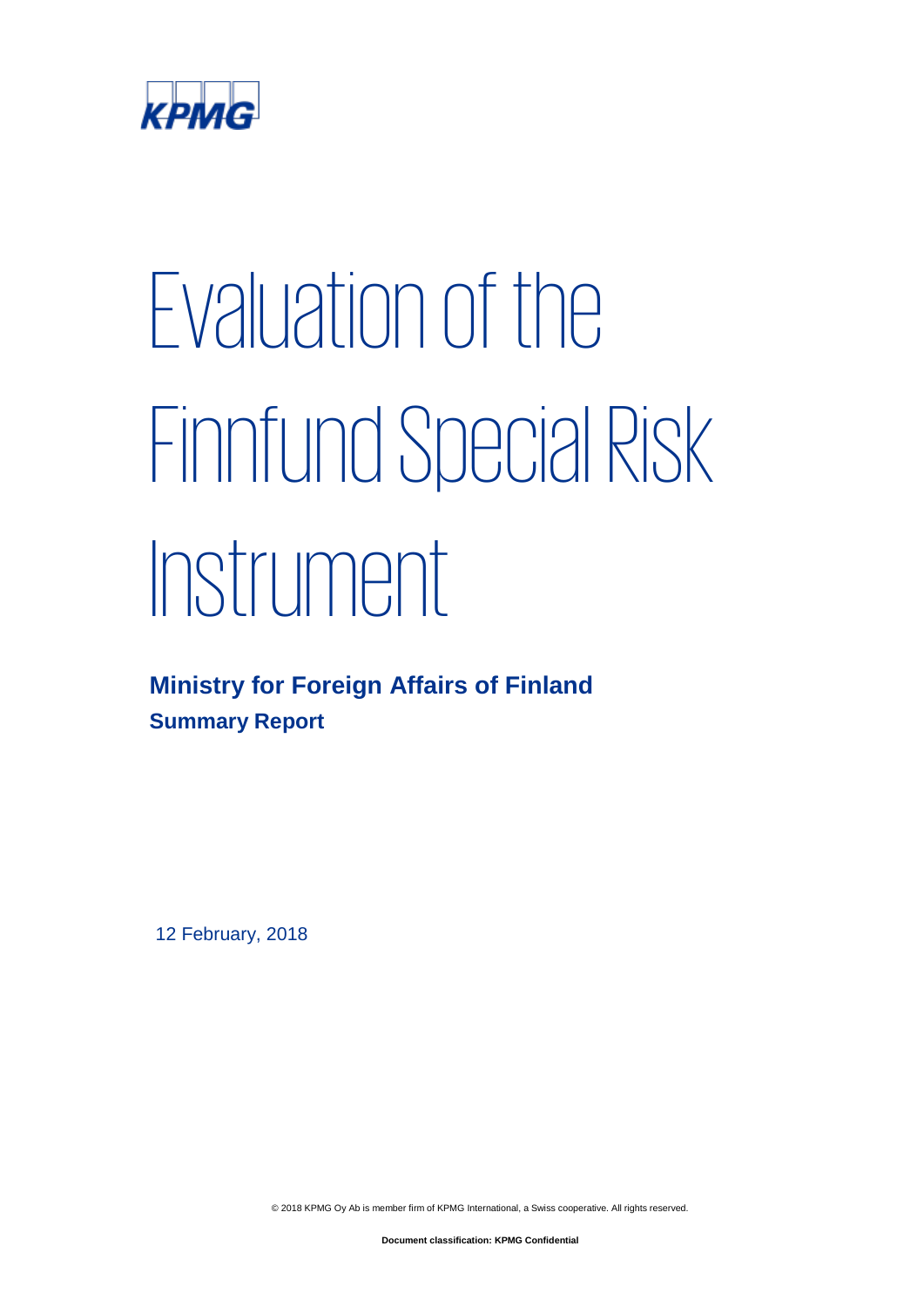

#### **Contents**

| $\mathbf 1$<br>1.1<br>1.2<br>1.3<br>1.3.1<br>1.3.2<br>1.3.3<br>1.3.4 | Introduction<br>Background<br>Objectives of the evaluation<br>Methodology<br>Document analysis<br>Data analyses<br><b>Interviews</b><br><b>Field visits</b>                                                   | $\overline{2}$<br>2233357        |
|----------------------------------------------------------------------|---------------------------------------------------------------------------------------------------------------------------------------------------------------------------------------------------------------|----------------------------------|
| $\overline{2}$                                                       | <b>Executive Summary</b>                                                                                                                                                                                      | 8                                |
| 3                                                                    | <b>Special Risk Instrument Portfolio</b>                                                                                                                                                                      | 10                               |
| 4<br>4.1<br>4.2<br>4.3<br>4.4<br>4.5                                 | Analyses of Changes in Risk Composition<br><b>Country Allocation</b><br>Investment coverage by SRI<br>Project risk assessed at the time of investment decision<br>Project risk (August 2017)<br>Finnfund risk | 11<br>11<br>13<br>13<br>13<br>14 |
| 5<br>5.1                                                             | Finnfund investment process<br>Development Effect Assessment Tool                                                                                                                                             | 15<br>16                         |
| 6<br>6.1<br>6.2<br>6.3<br>6.4                                        | Sustainability as part of Portfolio Management<br>Development impact<br>Environment<br>Social<br>Governance                                                                                                   | 18<br>18<br>19<br>19<br>20       |
| $\overline{7}$<br>7.1<br>7.2<br>7.3                                  | <b>Field visits</b><br>M-Birr (M.O.S.S.) in Addis Ababa, Ethiopia<br>Sini Furniture in Addis Ababa, Ethiopia<br>Schulze Global Ethiopia Growth and Transformation Fund I L.P. in<br>Addis Ababa, Ethiopia     | 21<br>21<br>22<br>22             |
| 7.4                                                                  | Hakan-Quantum Biomass Fired Power Plant in Akayaru, Rwanda                                                                                                                                                    | 24                               |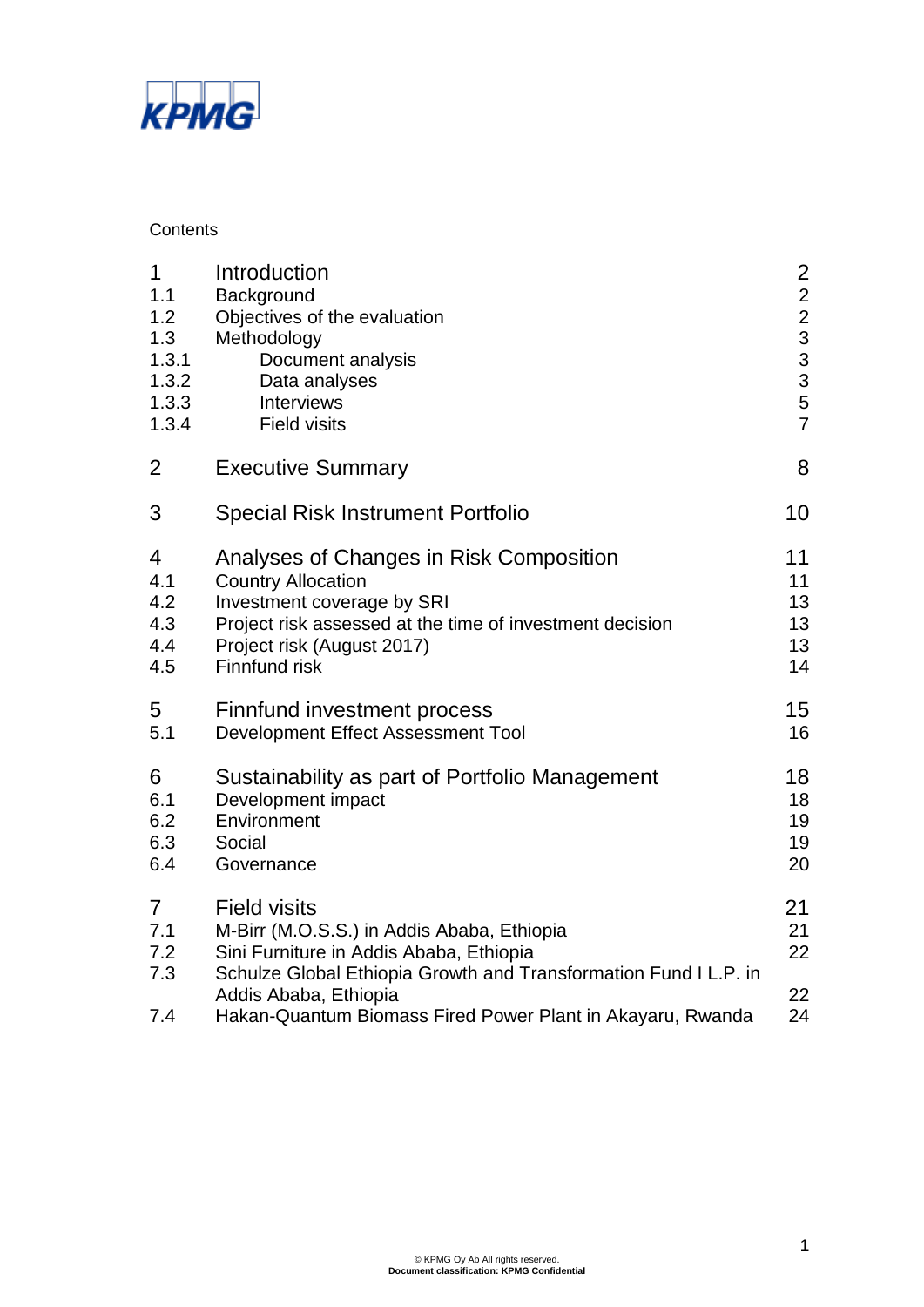

# **1 Introduction**

# **1.1 Background**

The Development Policy Programme of the Finnish Government for the period 2012- 2015 put a strong emphasis on increasing the development impact of all ODA funded activities, including those of Finnfund. As a consequence the Ministry for Foreign Affairs of Finland (MFA) ownership steering of Finnfund was changed so that more emphasis was put on investments that generate measurable development impact and the balance of the investment portfolio was to be shifted towards lower middle-income and least developed countries. A Special Risk Instrument (SRI) was conceived to cover part of the anticipated risk increase in Finnfund's investment portfolio due to this change.

Based on paragraph 3 of the Finnfund Act and authorized thereto by the Cabinet, the MFA issued on October 2012 a special risk guarantee to Finnfund, that covered a credit and investment loss up to 80% in investments to be selected by the Board of Finnfund. The Board's selection was to be based on development policy guidance given by the MFA and the percentage of each investment to be covered by the MFA guarantee depending on the risk classification of the project. In 2012 MFA provided guidance to Finnfund on the use and targets of the SRI instrument. During the period from 2013 – 2017 the MFA has on annual basis given guidance to the Board of Finnfund. There has not been any substantial change in the central targets of the guidance for the years covered by the instrument.

The special risk guarantee provided by the MFA was capped at EUR 50 million and new investments could only be approved for cover by the guarantee until the end of 2015. The guaranteed investments (between years 2012-2015) remain covered by the guarantee until Finnfund exits the investments.

## **1.2 Objectives of the evaluation**

In brief, the objective of the evaluation was to provide evidence regarding how the special risk instrument has changed the portfolio management of Finnfund and put that in relation to the objectives stated by the MFA when establishing the special risk guarantee. The evaluation considers the changes in the risk composition of the investment portfolio of Finnfund and the development policy objectives for the portfolio of the special risk guarantee set by the MFA guidance note to the Board of Finnfund.

The objective was further to analyse the guarantee's development and environmental impacts and to assess whether the commercial due diligence of the investments has met the same standards as for the rest of the Finnfund's portfolio.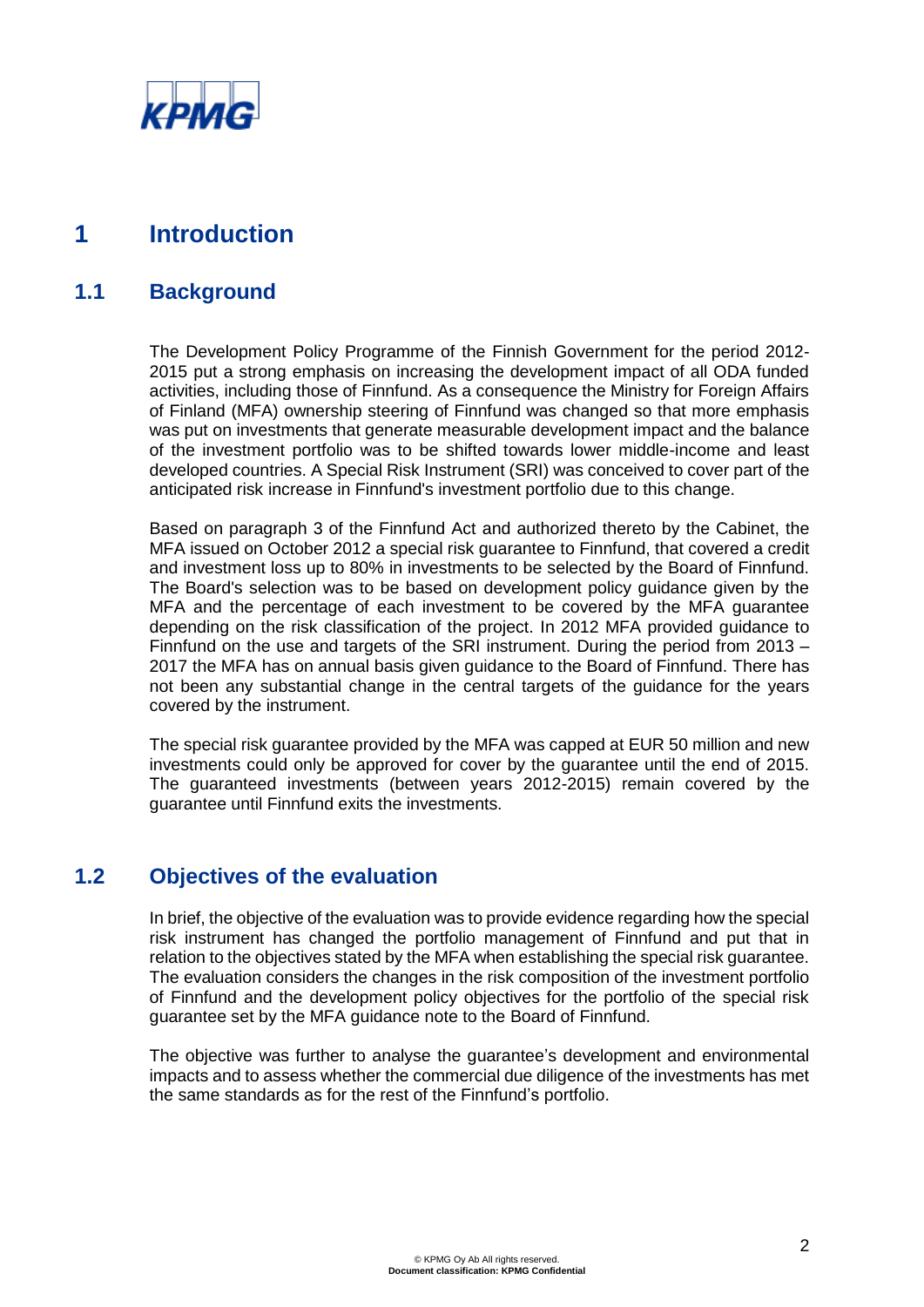

# **1.3 Methodology**

The evaluation was conducted by reviewing documents provided by the MFA and by Finnfund. The review was complemented with internet searches. In addition, relevant Finnfund representatives were interviewed and project information was collected through a sample of field visits.

Data analysis methods comprised of both quantitative and qualitative methods. The former were mainly performed by calculating frequencies, and the latter by focusing on their contents. In order to aim at validation of the results, triangulation of the results was used whenever relevant.

## **1.3.1 Document analysis**

Relevant background materials and documents were studied and analysed. Among others, the following documents were reviewed and analysed:

- Background information of Finnfund including the strategy, ownership policies and guidelines, organisational structure and administration of the investment portfolio, different financial instruments and operational area;
- Policies and guidelines in relation to the SRI such as the MFA guidance note to the Finnfund Board, The Commitment Letter of the SRI issued by the MFA to Finnfund, the Finnfund Act and the MFA Ownership Guidance Notes to Finnfund 2013-2017;
- Policies and guidelines for application, evaluation and selection of the investments, including an commercial due diligence of the investments within the special risk guarantee portfolio and the development effect assessment tool for investment evaluations;
- Content of Finnfund's investment portfolio and changes in the risk composition of the overall investment portfolio after launching the special risk guarantee; and
- Other relevant information provided by the MFA and Finnfund.

## **1.3.2 Data analyses**

The data analyses on the portfolio projects took place by analyzing the entire SRI portfolio.

The first step in the risk analysis was to look into the country allocation in order to understand how the country spread of the SRI investments differs from the total Finnfund portfolio.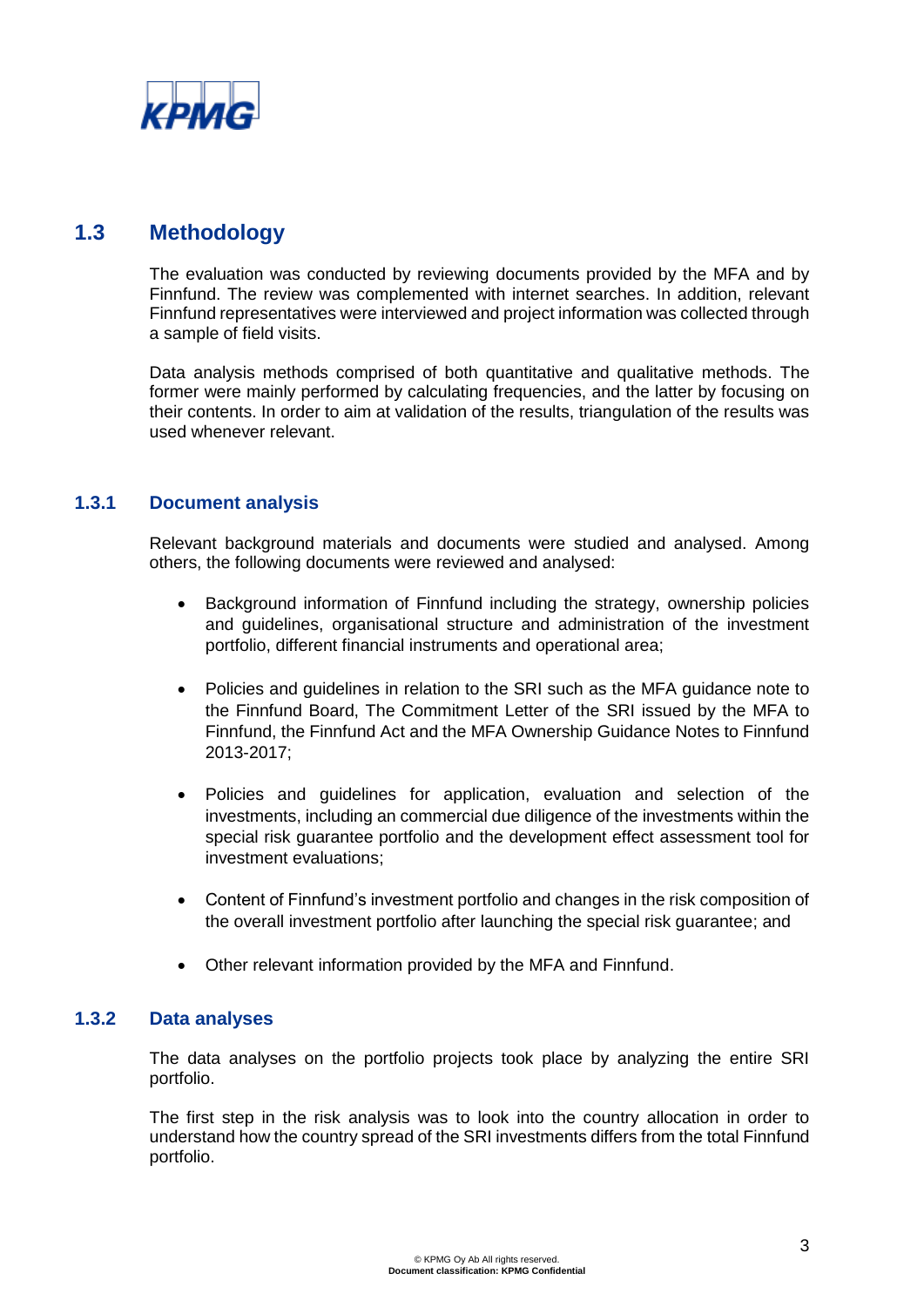

A comparison of the risk scoring of the SRI portfolio compared to the entire investment portfolio was conducted. Risks are assessed both at a project level and Finnfund level. The project level risk is defined as the risks associated with the project at a standalone basis while the Finnfund risk is defined as the credit risk associated with the project however considering the form of funding and risks related to different instruments.

Further a comparison of the Finnfund Development Effect Assessment (DEA) scoring of the SRI investments to all other investments decided during the corresponding period 2012-2015 was performed.

In order to further form an objective view of the development impacts we also carried out an analyse of a sample of other investments compared to the SRI investments. The subsample was selected randomly reflecting an average of the portfolio. This sample based analyse compared the information of the entire SRI portfolio to Other investments both for the period prior to SRI became effective 2008-2011 and to Other investments from the effective period of the SRI from 2012-2015. A sample of 36 projects were selected thus giving an indication of the risk level relevant for these periods.

In addition to analysing financial and country risks the objective of the sub-sample was to analyse to what extent the expected development and sustainability impact aspects have been considered and emphasised in the investment memos and compare SRI investments to Other investments. The investment memos' contain summarized key information about the projects and are important documents underlying the investment decisions taken by Finnfund. The key analysis in terms of development impacts followed the development policy objectives for the portfolio of the SRI including, climate change, environment, social issues, governance and economic sustainability impact. It is however important to recognise that this part of our analyses was limited to the information considered and highlighted in the investment memos and did not cover the broader data evaluated by Finnfund as part of the investment decision including the DEA scoring and assessment of other eligibility criteria.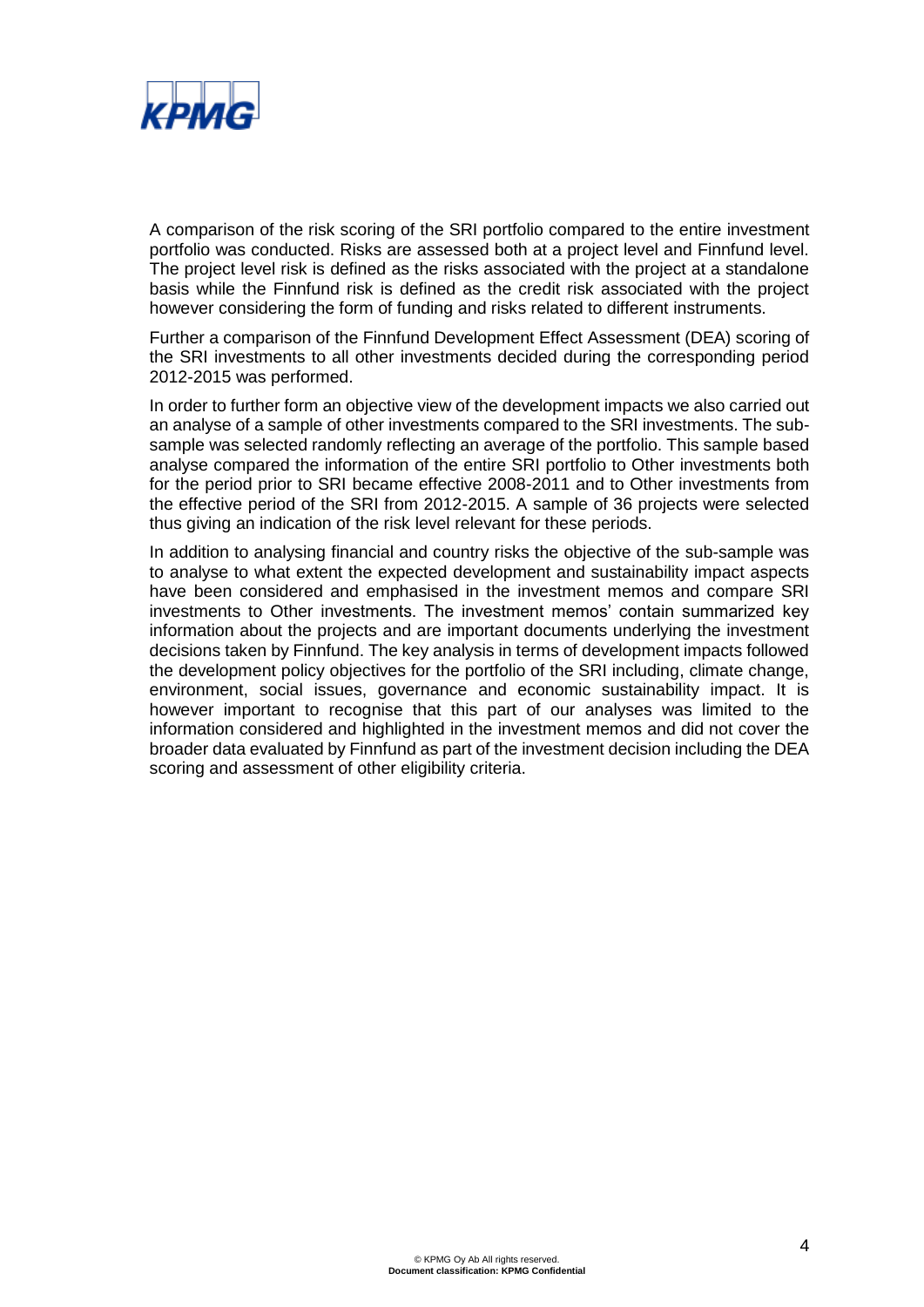



The following graph illustrates the approach:

Graph 1. Methodology used in risk composition analysis and portfolio management.

In the data analyses, statistical measures such as frequencies, percentages and averages were used. The rationale for choosing these measures was to ensure a transparent and easy-to-understand report.

#### **1.3.3 Interviews**

The aim of the interviews was to find out which criteria has determined the application of the instrument, and how the portfolio management took place in investments with and without the application of the Special Risk Instrument. The target group of the interviews were the key decision makers and analysts in Finnfund, as well as selected project representatives.

Personal interviews provide rich and detailed data that cannot be obtained through a survey. The interviews were supported with a semi-structured questionnaire.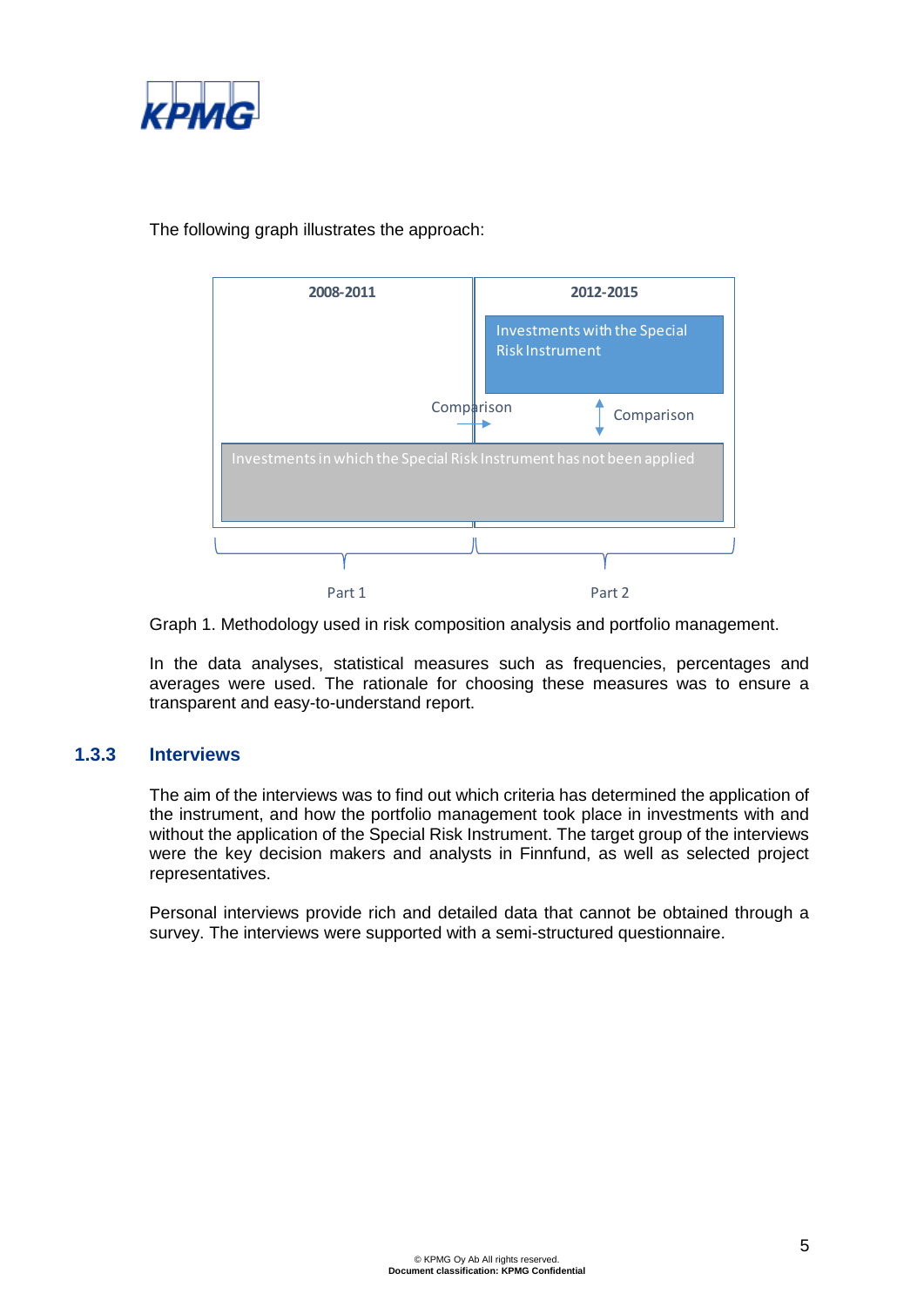

#### *List of Interviewed Persons*

| <b>Name</b>                         | <b>Position</b>                                                                      | Organisation                                                        |  |
|-------------------------------------|--------------------------------------------------------------------------------------|---------------------------------------------------------------------|--|
| Jaakko Kangasniemi                  | <b>Managing Director</b>                                                             | Finnfund                                                            |  |
| Helena Arlander                     | Director, Portfolio and Risk<br>Management, Alternate to Managing<br><b>Director</b> | Finnfund                                                            |  |
| <b>Tapio Wallenius</b>              | Director, Development Impact and<br>Strategy                                         | Finnfund                                                            |  |
| Juho Uusihakala                     | Senior Development Impact Adviser                                                    | Finnfund                                                            |  |
| Sylvie Fraboulet-<br>Jussila        | <b>Environmental Advisor</b>                                                         | Finnfund                                                            |  |
| Karoliina Lindroos                  | <b>Environmental and Social Advisor</b>                                              | Finnfund                                                            |  |
| Tuomas Suurpää                      | Senior Investment Manager                                                            | Finnfund                                                            |  |
| Riikka Molander                     | Senior Portfolio Manager, Ethiopia's<br>fund project responsible                     | Finnfund                                                            |  |
| Mikko Kuuskoski                     | Associate Director, Ethiopia's<br>telecommunication project<br>responsible           | Finnfund                                                            |  |
| Helena Teppana                      | Associate Director, Ruanda's peat<br>project responsible                             | Finnfund                                                            |  |
| Ari Nironen                         | Senior Investment Manager,<br>Ethiopia's furniture project<br>responsible            | Finnfund                                                            |  |
| Hakan Karasoy                       |                                                                                      | <b>HQ Power</b>                                                     |  |
| Nkurikiyumukiza<br>Gaspard          | Adviser to the office of CEO<br><b>YUMN Ltd</b>                                      | Hakan-Quantum Biomass<br><b>Fired Power Plant</b>                   |  |
| Chandra Kant Mishra                 | <b>Branch Director</b>                                                               | Shapoorji Pallonji (EPC)                                            |  |
| <b>Avtar Narang</b>                 | Delegation Team at Site                                                              | Shapoorji Pallonji (EPC)                                            |  |
| Dov Savidor                         | <b>Chief Operations Officer</b>                                                      | HQ C.O.O.                                                           |  |
| <b>Thierry Artaud</b>               | Chairman                                                                             | <b>M-Birr Limited</b>                                               |  |
| Greg Metro                          | <b>Managing Director</b>                                                             | Schulze Global Ethiopia<br>Growth and Transformation<br>Fund I, L.P |  |
| Eyob Tolina                         | Director                                                                             | Schulze Global Ethiopia<br>Growth and Transformation<br>Fund I, L.P |  |
| Sini Puustinen (née.<br>Wang Quian) | Founder, General Manager                                                             | <b>SINI Furniture</b>                                               |  |
| Henrik Puustinen                    | Vice CEO                                                                             | <b>SINI Furniture</b>                                               |  |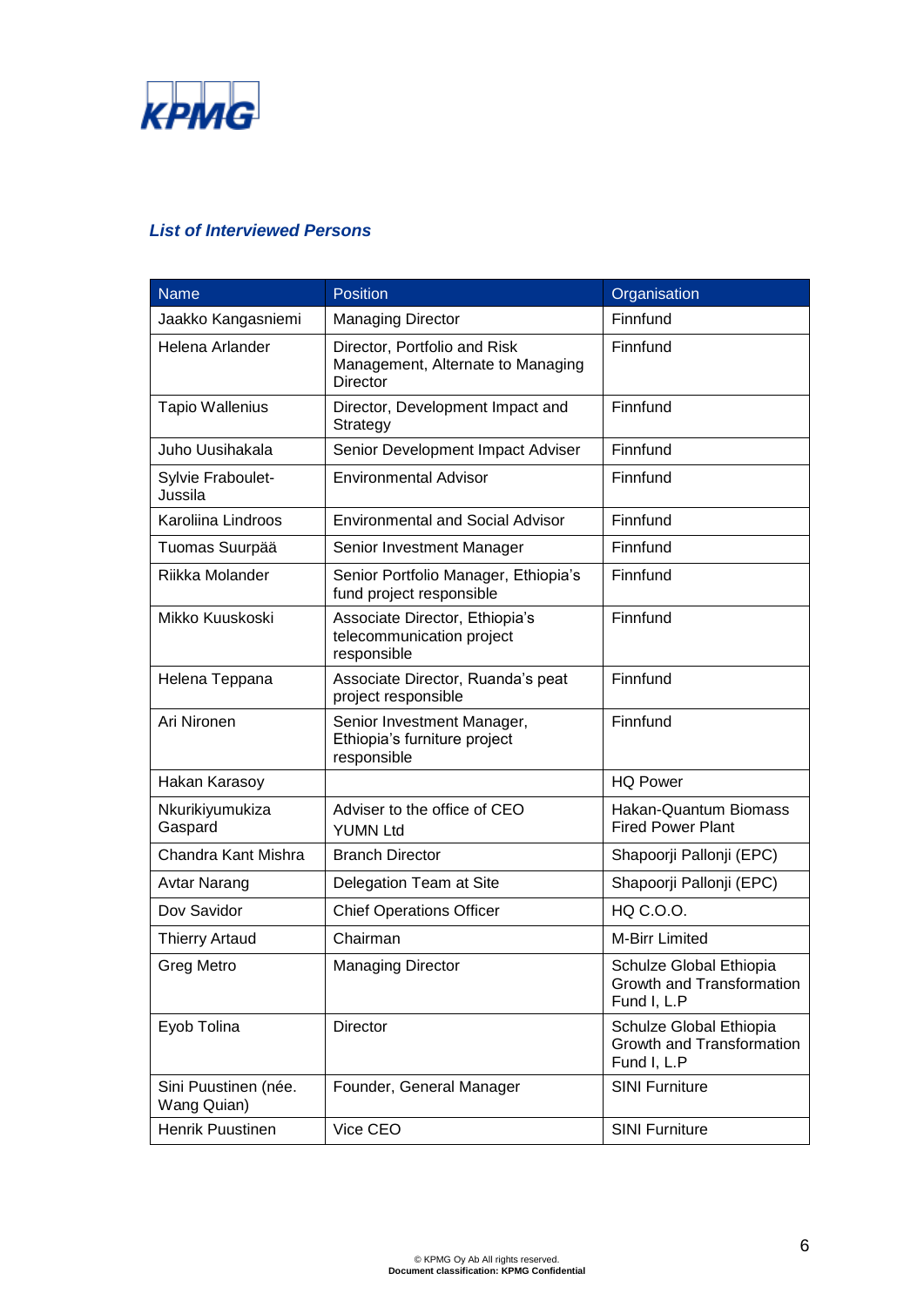

## **1.3.4 Field visits**

The desk top study and interviews in Finland were followed by a field visit to four specific investments. During the field visits, interviews were made and evidence was gathered on how the objectives given for the SRI by the MFA has been met in the specific investments. For all of the selected investments the following material was analysed:

- Background information of the specific investments visited and their position in Finnfund's investment portfolio;
- Policies and guidelines in relation to the specific investments and how the policies and guidelines have been applied to; and
- The evaluation and selection process of the specific investments.

The field visits took place in November 2017. Three projects in Ethiopia and one in Rwanda were visited.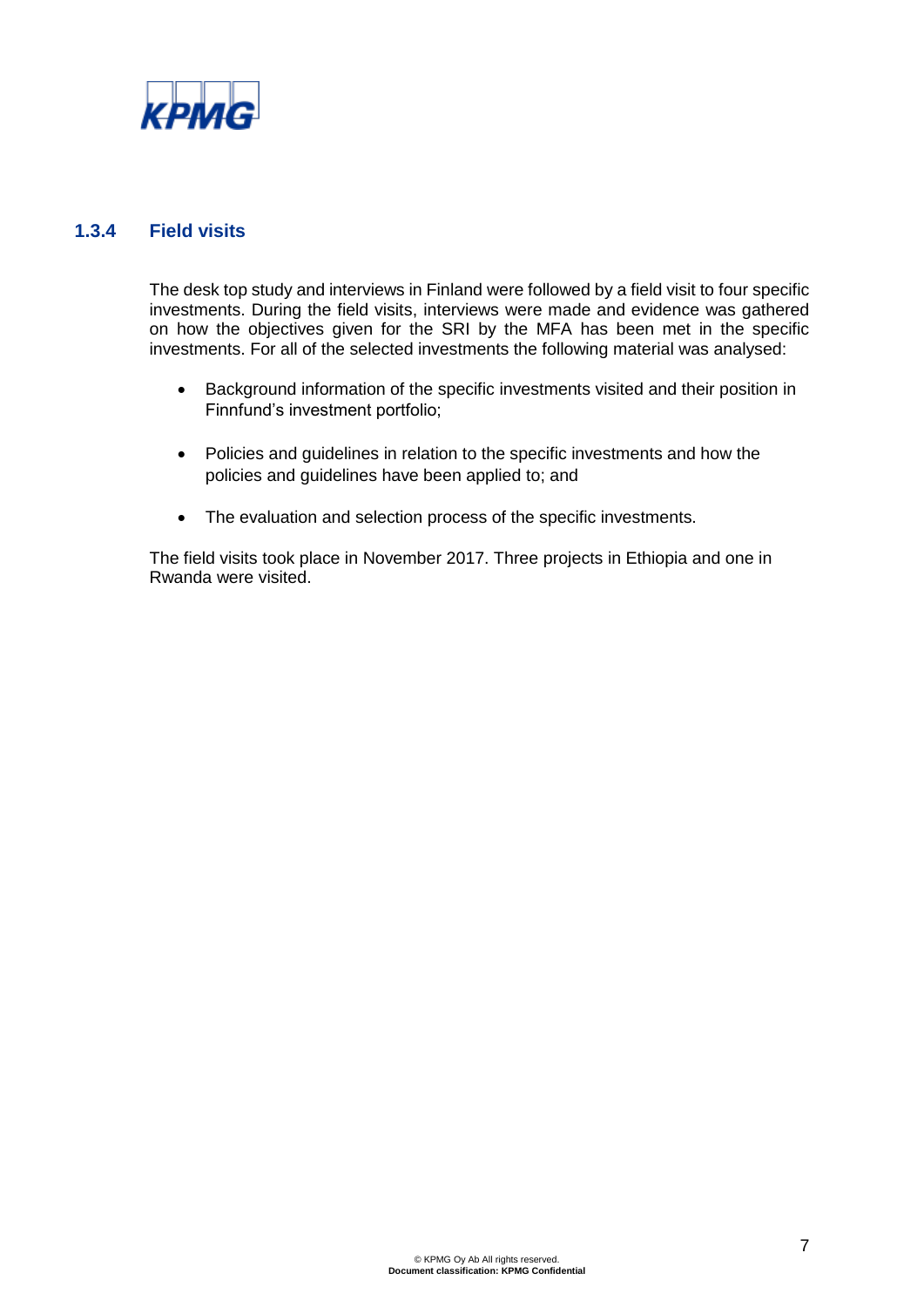

# **2 Executive Summary**

The results of the evaluation clearly demonstrate that the Special Risk Instrument (SRI) has changed the overall investment portfolio of Finnfund. The investments which are under the SRI portfolio have been directed towards projects with higher development impact compared to Other investments within the Finnfund portfolio. The investments covered by the SRI have shifted the portfolio towards lower middle-income and least developed countries. The instrument has been of relevance for changing the composition of the Finnfund portfolio towards higher risk investments with a higher expected development impact targeting a higher level of poor people.

The guarantee has been effective and fully allocated to investments with the exception of two investment decision corresponding to a total of 16.4 % of the SRI, which have not been contracted. In order to increase the effectiveness a mechanism for reallocation of the guarantee funds should be considered for potential future instruments.

The SRI investments are still at a relatively early stage considering the total funding cycle and so far no credit losses have been claimed by Finnfund through the mechanism. There are projects within the SRI portfolio that currently are exposed to credit risks and that are likely to be claimed by Finnfund under the guarantee mechanism.

One of MFA guidance note's development policy objectives for Finnfund's portfolio of the special risk instrument is to target three of the lowest income countries by DAC country classification coding: Lower Middle Income (LMIC), Low Income (LIC) and Least Developed (LDC) countries. Finnfund's special risk guarantee portfolio includes 16 investments, which all are in LDC (81,3 %), LIC (6,3 %) and LMIC (12,5 %) countries. Based on statistical analyses the SRI investments have been targeting projects in countries of lower income levels compared to Other investments in the Finnfund portfolio.

According to the Finnfund management the instrument has been of high relevance and without the guarantee in place Finnfund would not have been in a position to approve an investment portfolio with the current risk composition.

The risk rating scale currently applied by Finnfund has been in use since 2004. According to the risk classification policy, the aim of rating investments is to ensure comparability and to give a truthful description of Finnfund's investment portfolio risks. All the investments making use of the risk guarantee are all in the higher risk categories of investments, with risk ratings between C – CCC.

Finnfund uses the same process and tools for assessing and evaluation all funding applications. The due diligence process is the same for all funding applications and the decision making process does not distinguish for the SRI investments.

Finnfund uses a tool called the Development Effect Assessment Tool (DEAT) for assessing the expected development impact of all investments. DEAT is an essential part of Finnfund's system for analysing and evaluating the expected outputs/outcomes of its portfolio projects in terms of developmental effectiveness and impact.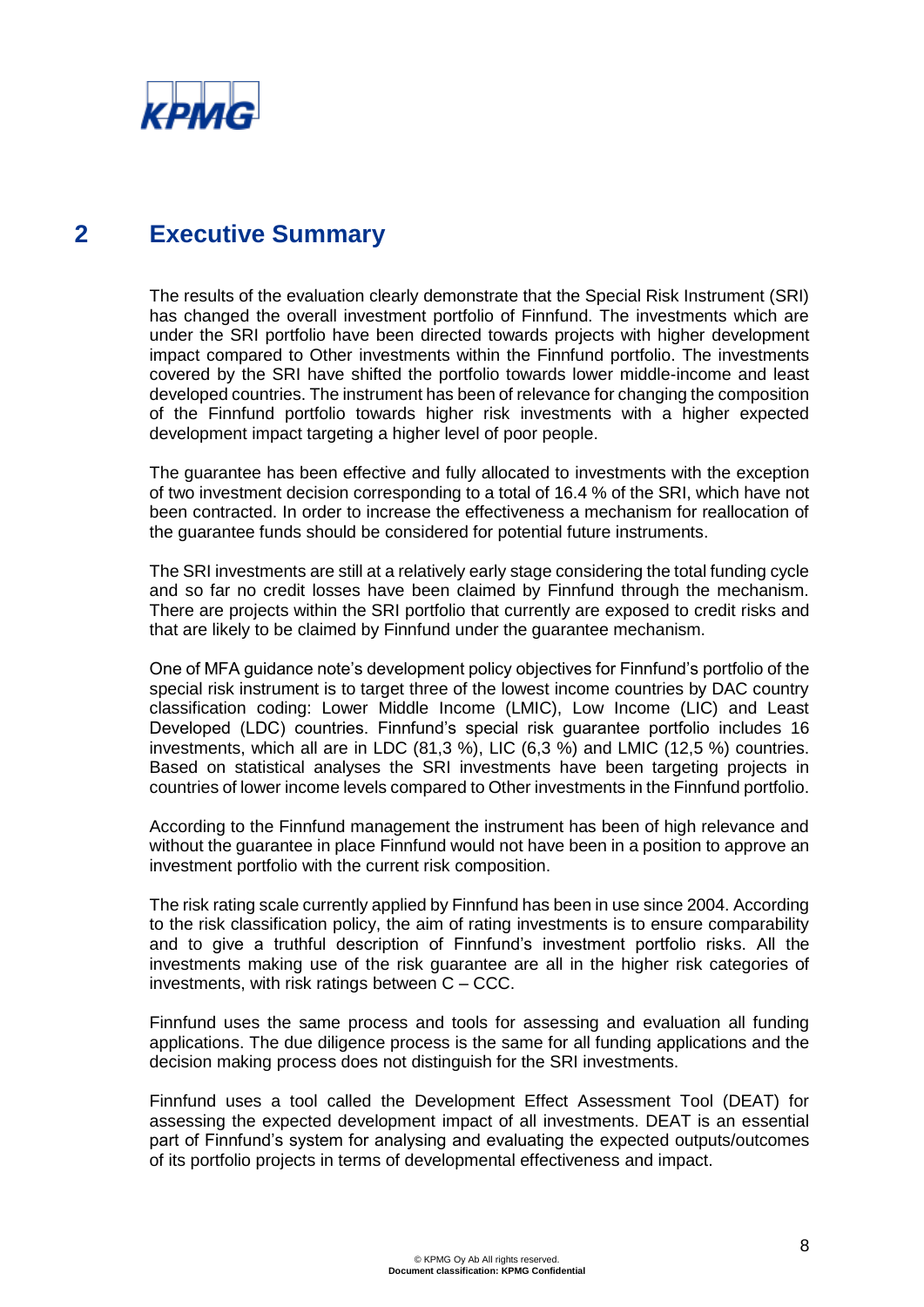

Based on the DEAT scoring the projects are categorized into three groups. The projects with the highest scores are categorized as excellent, the project with the middle scoring are classified as good and those with the lowest scoring as satisfying. Overall, the SRI portfolio based on the DEAT scoring has a higher level of impact compared to the total portfolio.

Data analyses indicate that the development aspects have been more frequently considered and highlighted in the investment material of SRI investments compared to Other investments. The results show that the expected environmental impacts were more frequently considered in the SRI investments compared to the Other investments.

The four project visits confirm that the development, including environmental and social aspects have been considered in these SRI projects. The investments visited, representing different sectors, contributes positively to the development impacts.

For the four SRI projects visited the funding from Finnfund has been important and has enabled the investment to take place. The documentation and awareness of the projects in Finnfund corresponded to the status in the field, indicating active portfolio management.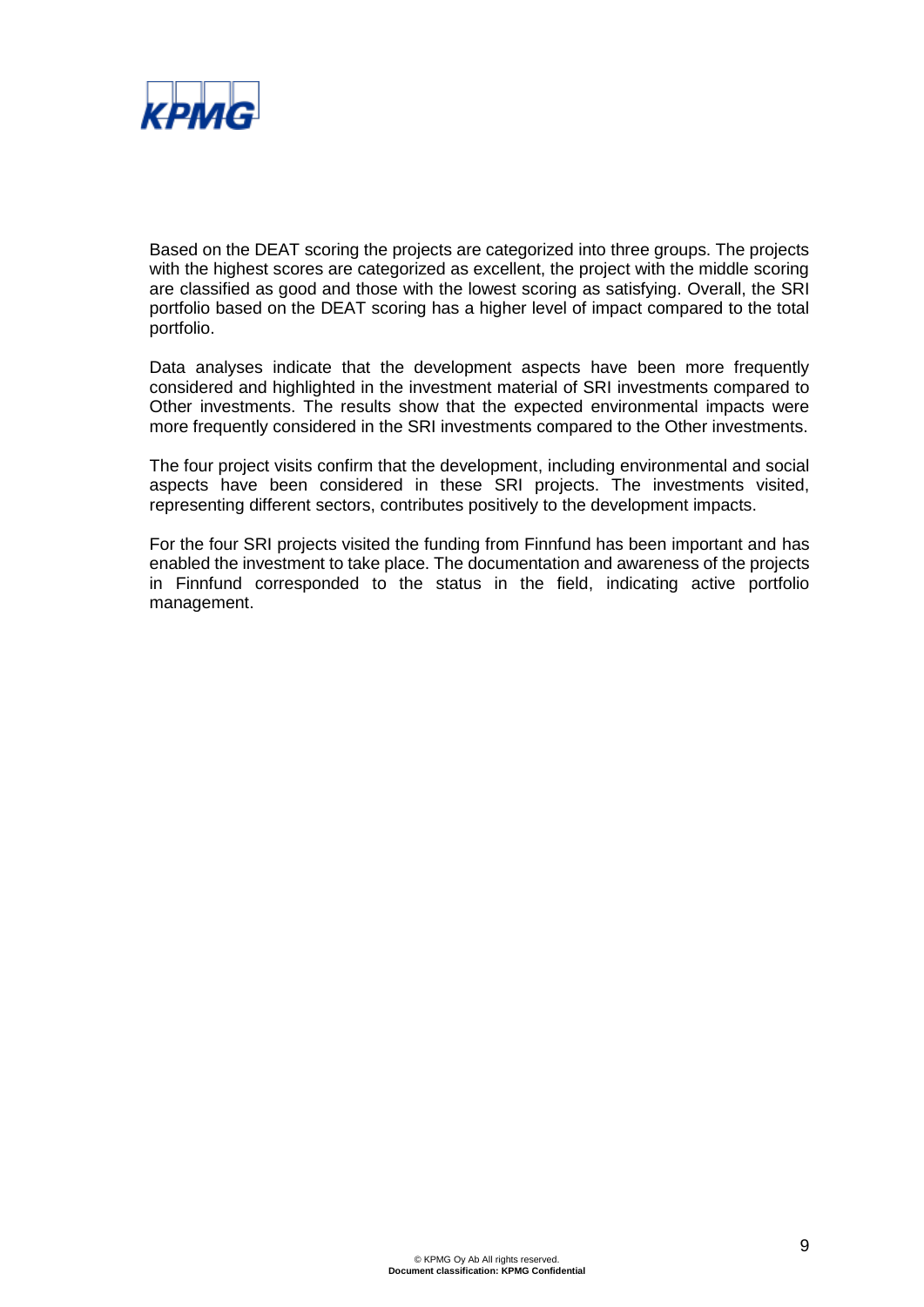

# **3 Special Risk Instrument Portfolio**

The Special Risk Instrument was taken into use in the autumn of 2012 and was available for investment decisions until the end of 2015. The total guarantee of EUR 50 million was used and allocate to investments made during the period.

The instrument was used in a total number of 16 investments. Most of the project are located in Africa, 10 out of 16. Five are of the investments are in Asia and one is a global fund that may also target investments in Latin America. Four of the SRI investments are within the forestry related sector. Two of the projects are within the wind power and one is within the solar power sector. The Other investments are in energy efficiency, biomass production, IT/payment technology, clothing and furniture industry.

The SRI investments are still at a relatively early stage considering the total funding cycle and so far no credit losses have been claimed by Finnfund through the mechanism. There are projects within the SRI portfolio that currently are exposed to credit risks and that are likely to be claimed by Finnfund under the guarantee mechanism.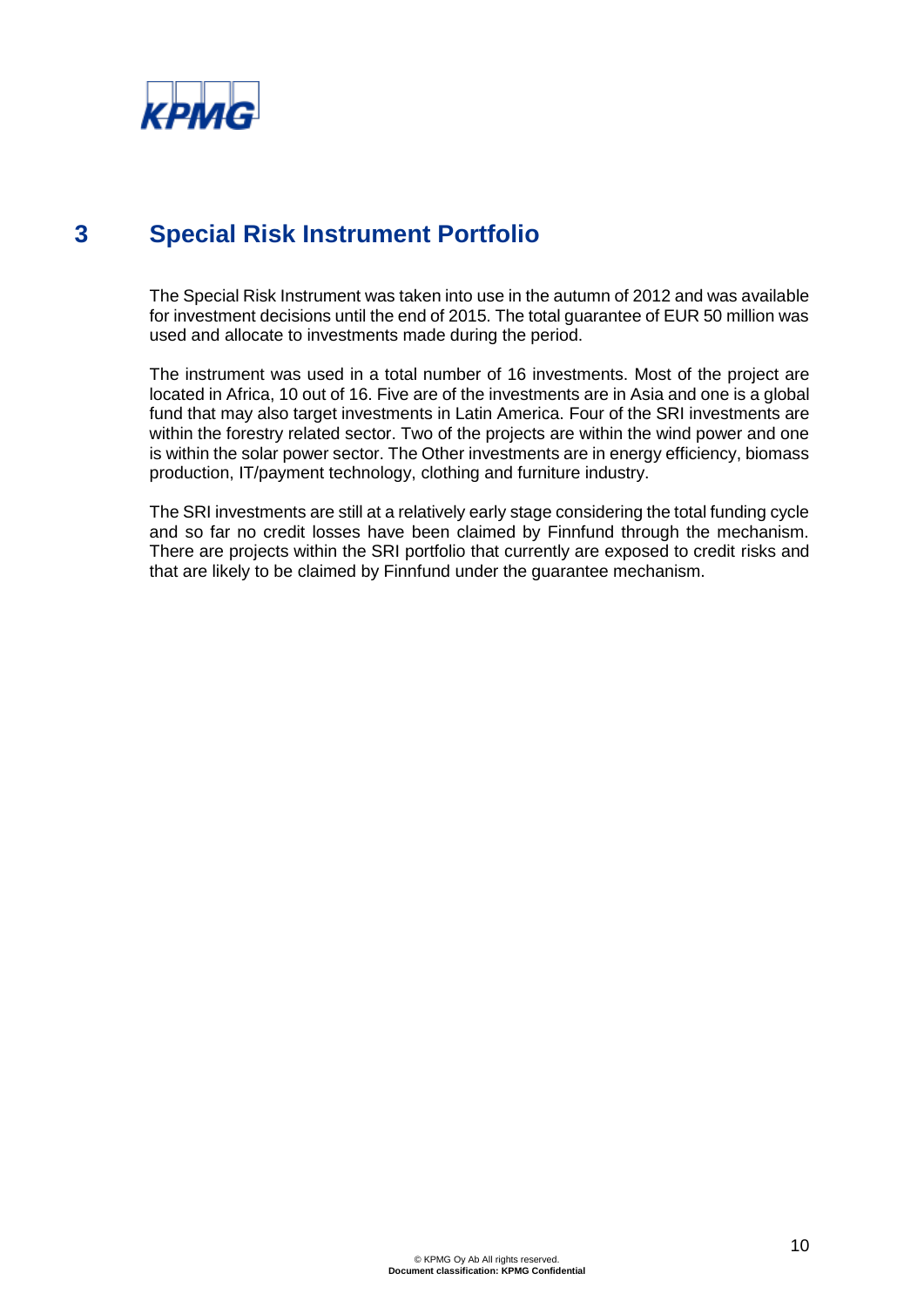

# **4 Analyses of Changes in Risk Composition**

The first section of the analysis looked into the country allocation in order to understand how the country spread of the SRI investments differs from the average portfolio and from investments not covered by the SRI.

The second section analysed the risk assessment criteria applied by Finnfund on all investments and compared the SRI investment risk ratings to the average portfolio of Finnfund and the investments not covered by the SRI. As part of the evaluation of fund applications risks are assessed and scored both at a project level and Finnfund level. The project level risk is defined as the risks associated with the project at a standalone basis while the Finnfund risk is defined as the credit risk associated with the project.

Risk level ratings were compared both at the time of the investment decision and as per August 2017. Finnfund is assessing risks on ongoing basis and risks are updated approximately three times a year.

# **4.1 Country Allocation**

One of MFA guidance note's development policy objectives for Finnfund's portfolio of the SRI is to target three of the lowest income countries by DAC country classification coding: Lower Middle Income (LMIC), Low Income (LIC) and Least Developed (LDC) countries. Finnfund's special risk guarantee portfolio includes 16 investments, which all are LDC (81,3 %), LIC (6,3 %) and LMIC (12,5 %) countries. This finding supports the conclusion that the SRI investments have been directed towards poorer countries.

Other investments (Non-SRI, years 2008-2011 and 2012-2015) are mostly in LMIC and UMIC countries. Thus, the SRI investments are operating in countries of lower income levels compared to Other investments.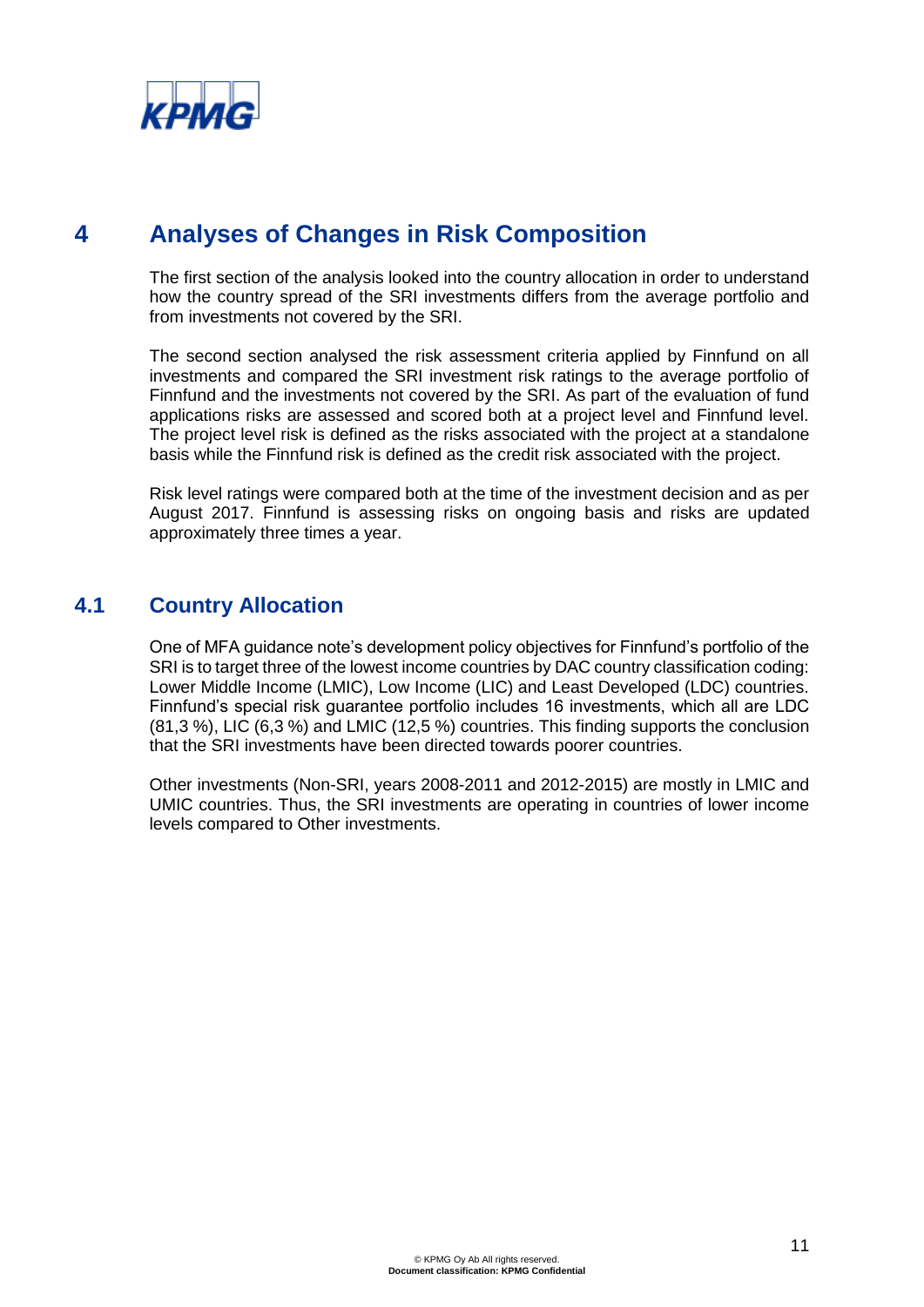

The table below presents a comparison of DAC-classification of Investments with the Special Risk Instrument and a sample of Other Investments for the periods 2008-2001 and 2012-2015:

|                                             | <b>SRI</b>            |                              | Other projects 2008-<br>2011 |                              | Other projects 2012-<br>2015 |                               |
|---------------------------------------------|-----------------------|------------------------------|------------------------------|------------------------------|------------------------------|-------------------------------|
| <b>DAC</b><br>classification<br>allocations | Frequency<br>(%)      | €<br>(%)                     | Frequency<br>$(\%)$          | €<br>(%)                     | Frequency<br>(%)             | €<br>(%)                      |
| <b>LDC</b>                                  | $11 + 2*/16$<br>(81%) | 75,3<br><b>MEUR</b><br>(71%) | $2^{*/9}$<br>(22%)           | 15,3<br><b>MEUR</b><br>(29%) | 0/11<br>$(0\%)$              | N/A                           |
| <b>LIC</b>                                  | 1/16<br>(6%)          | 22 MEUR<br>(21%)             | 2/9<br>(22%)                 | <b>5.3 MEUR</b><br>(10%)     | 0/11<br>(0%)                 | N/A                           |
| <b>LMIC</b>                                 | 2/16<br>(13%)         | 9,2 MEUR<br>(9%)             | $1 + 2**/9$<br>(33%)         | 19 MEUR<br>(36%)             | 6/11<br>(55%)                | 46,2<br><b>MEUR</b><br>(57%)  |
| <b>UMIC</b>                                 | 0/16<br>$(0,0\%)$     | N/A                          | 2/9<br>(33%)                 | 12,8<br><b>MEUR</b><br>(24%) | 5/11<br>(45%)                | 34,65<br><b>MEUR</b><br>(43%) |

\*The projects have various countries they are operating in of which at least one country's classification is LDC

\*\*The projects have various countries they are operating in of which at least one country's classification is LMIC

The table below presents a comparison of DAC-classification of Investments on the portfolio level without and with SRI investments (August 2017):

|                    | <b>Finnfund portfolio without SRI</b><br>(08/2017) |                   | <b>Entire Finnfund portfolio</b><br>(08/2017) |                  |  |
|--------------------|----------------------------------------------------|-------------------|-----------------------------------------------|------------------|--|
| DAC classification | Frequency                                          | €                 | Frequency                                     | €                |  |
| allocations        | $(\%)$                                             | (% )              | (%)                                           | (% )             |  |
| <b>LDC</b>         | 31                                                 | <b>117,6 MEUR</b> | 39                                            | 147,3 MEUR       |  |
|                    | (24%)                                              | (31%)             | (28%)                                         | (34%)            |  |
| <b>LIC</b>         | 16                                                 | <b>47.8 MEUR</b>  | 18                                            | 79.3 MEUR        |  |
|                    | (13%)                                              | (13%)             | (13%)                                         | (18%)            |  |
| <b>LMIC</b>        | 43                                                 | 106,3 MEUR        | 44                                            | 107,5 MEUR       |  |
|                    | (34%)                                              | (28%)             | (32%)                                         | (25%)            |  |
| <b>UMIC</b>        | 28                                                 | <b>88,4 MEUR</b>  | 28                                            | <b>88,4 MEUR</b> |  |
|                    | (22%)                                              | (24%)             | (20%)                                         | (20%)            |  |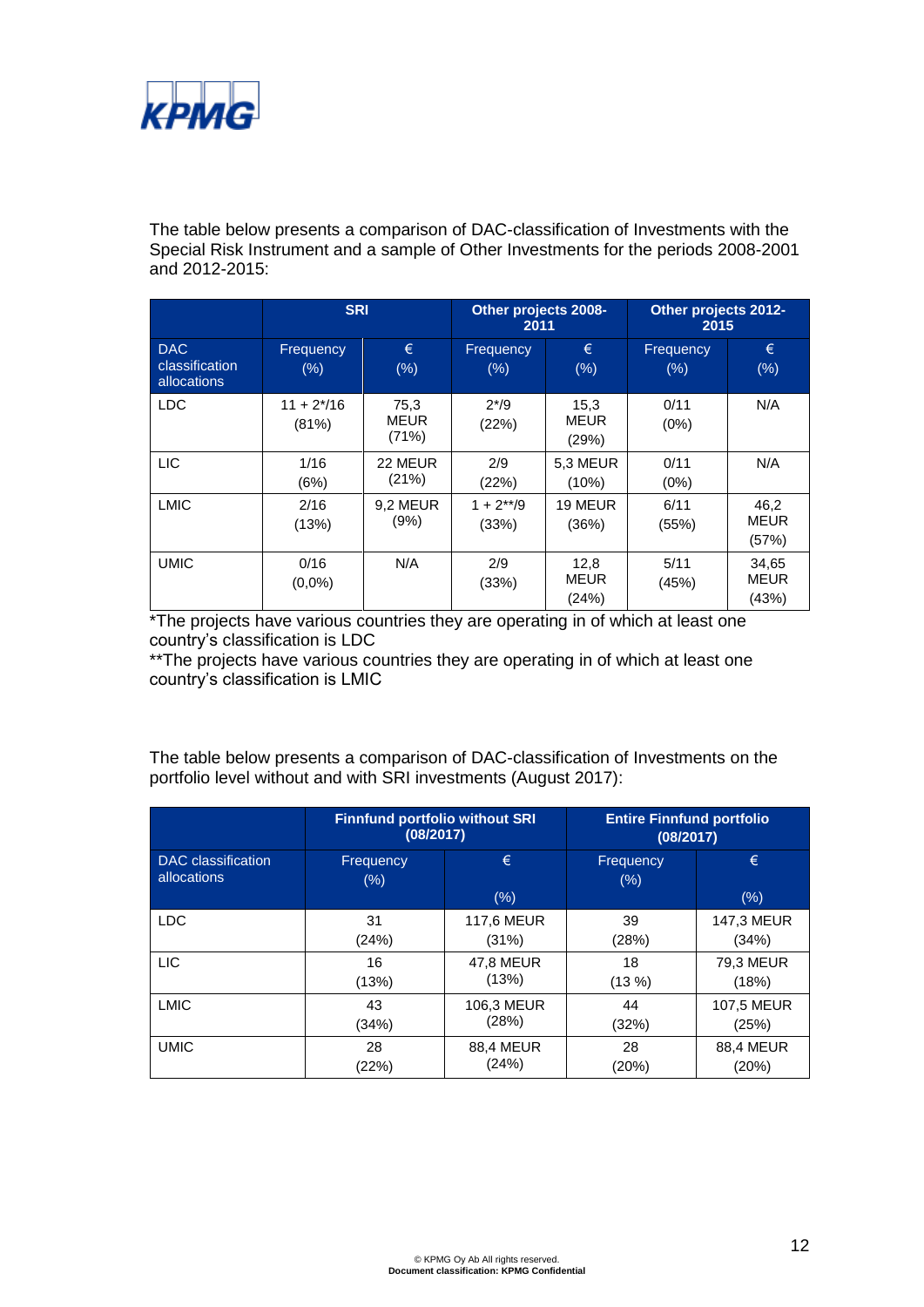

## **4.2 Investment coverage by SRI**

The percentage of the investments risk covered by SRI may be at maximum 80 % of the total investment. The coverage depends on risk classification of the investment. The SRI coverage for most projects was 50 % (10 projects), 40-50% (1 project), 40 % (1 project) and 60 % (4 projects).

The risk ratings have been in use in Finnfund since 2004. According to the risk classification instructions, the aim of rating investments is to ensure comparability and to give a truthful description of Finnfund's investment portfolio's risks. The investments covered by the risk guarantee are all high risk investments.

# **4.3 Project risk assessed at the time of investment decision**

Project risk ranking scale is AAA (96,0 -100) - D (1-10,9). AAA is to be understood as the best ranking and with low risk, whilst D reflects the highest risks.

Measured at the time of investment, the risk composition has varied from BB to CC for Other investments (2008-2011), with the highest concentration within the groups with risk rating B and CCC. For the SRI projects, the risk composition has varied from B to C, with over more than half of the investments within group with risk rating CC, followed by equal amount of investments with risk rating CCC and C. For Other investments (2012- 2015), the risk composition has varied from BB to C, with more than half of the investments in the group with risk rating CCC followed by CC.

Overall, the data shows that SRI projects compared to Other investments (including both 2008-2011 and 2012-2015) have a significantly higher concentration of projects with a higher risk.

Based on the analysis it can be concluded that SRI projects, at the time of investment, have had a higher project risk classification than Other investments (including both 2008- 2011 and 2012-2015).

# **4.4 Project risk (August 2017)**

In the category of Other investments (2008-2011), the risk rating of the projects varied from BB to CC, which corresponds with the variation at the time of the investments. However, compared to the time of investment, the majority of the projects fell within the categories with lower risk, BB and B. In the category of the SRI projects, the risk composition varied from CCC to C, showing a slight move towards higher risk compared to the time of the investment (B-CCC). Other investments (2012-2015), on the other hand, shows a move towards a slightly lower risk as the risk composition varied from BB to CC, compared to BB-C at the time of investment.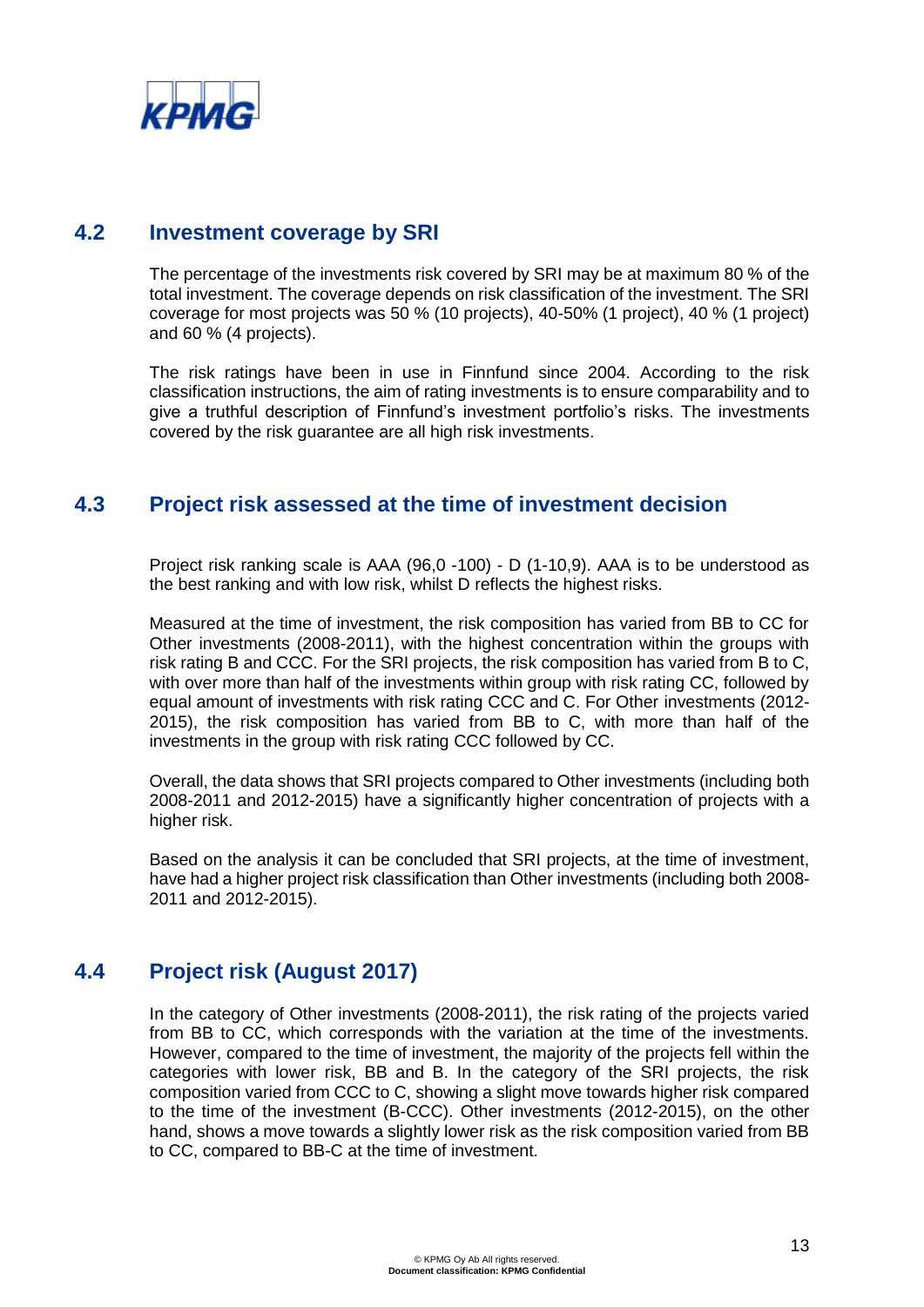

When comparing the risk ratings at the portfolio level it is possible to see that the SRI investments are in risk ratings CCC (4 SRI projects), CC (6 SRI projects) and C (1 SRI project), i.e. among the highest risk categories. This gives an indication that the SRI has been used for more risky investments.

Based on the project risk data from August 2017, it can be concluded that SRI projects have had a higher project risk classification than Other investments (including both 2008- 2011 and 2012-2015). The portfolio level analysis indicates that the SRI investments have taken place in projects with high risks.

## **4.5 Finnfund risk**

The Finnfund risk is also considering the risks associated with different funding instruments used. The Finnfund risk is followed separately where the risk is categorized between AAA (lowest) and D (highest).

The risk composition for the category Other investments (2008-2011), has varied from B to CC, all equally frequent. For SRI projects, the risk composition varied from CCC to C, with CC being the most frequent group. In the category Other investments (2012-2015), the risk composition varies from BB to CC, with B as the most frequent risk rating, followed by CCC and CC. Overall, the risk composition largely corresponds with the observations made for the projects risk from August 2017, only with Other projects (2008- 2011) as an exemption (BB-CC/B-CC).

Based on the analyses of the data for Finnfund risk, it can be concluded that SRI projects have had a higher project risk classification than Other investments (including both 2008- 2011 and 2012-2015).

The portfolio level Finnfund risk analysis comparison of "Finnfund portfolio without SRI" compared to "Whole Finnfund portfolio" shows that the SRI investments are distributed in Finnfund risk ratings CCC (3 SRI projects), CC (6 SRI projects) and C (2 SRI project), i.e. in the highest risk categories. In line with the portfolio risk rating analyse this gives indication that the SRI instrument has been used for more risky investments.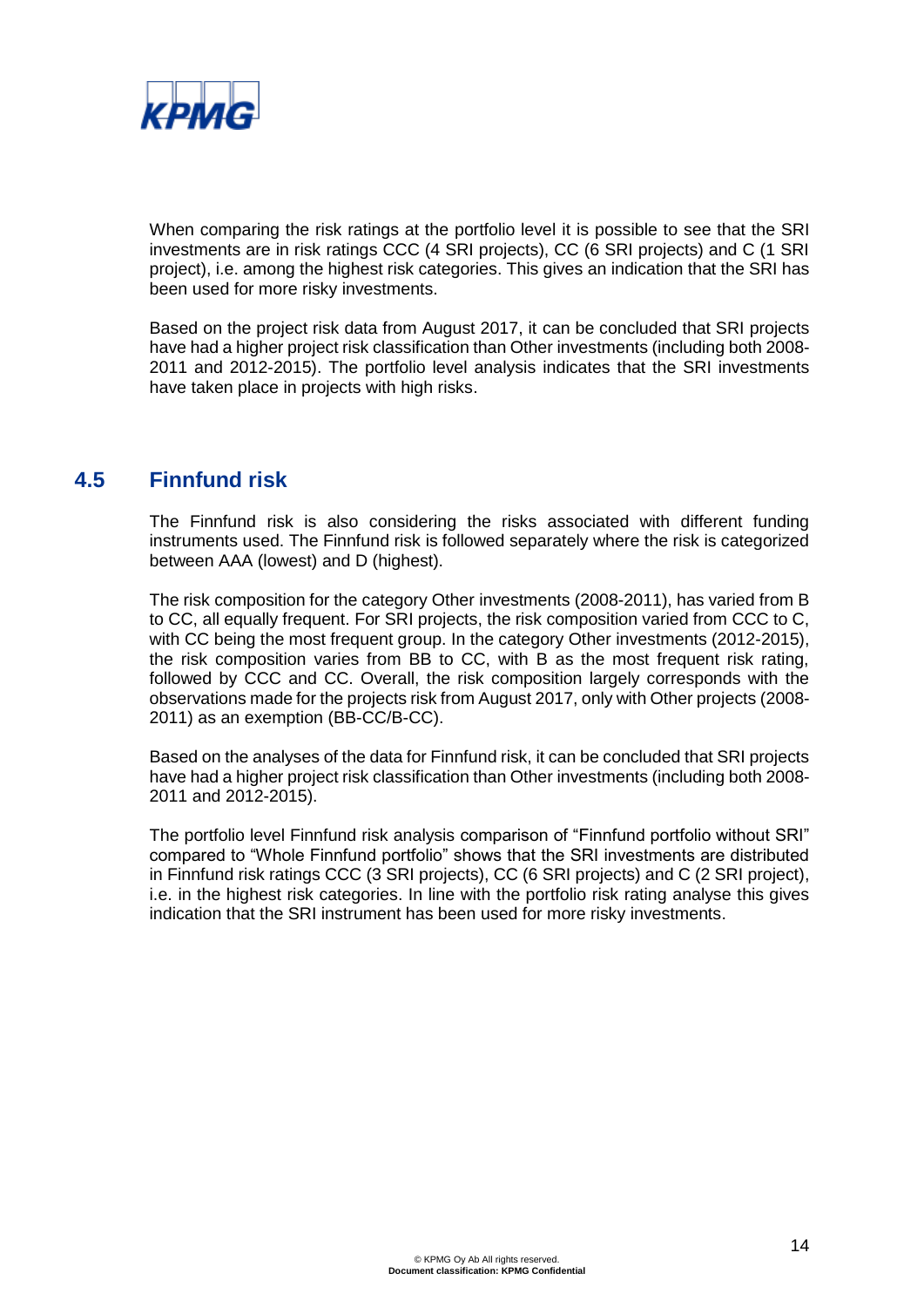

# **5 Finnfund investment process**

Finnfund finances companies in developing countries and in Russia. Finnfund provides different financial instruments including equity investments, investment loans, mezzanine financing and in some cases guarantees. Investee companies must operate in the private sector or be privatization projects.

Finnfund is by law required to meet its own costs. Also the investments covered by the SRI are required to contribute towards this goal and they should as a rule aim of being commercially sustainable and profitable businesses. Finnfund's investment criteria include profitability, sustainability and to provide a positive development impact in the target country.

Finnfund aims to contribute to the general economic and social development of the countries in which the investee companies operates. The financing is targeting investments to create infrastructure that supports growth, transfer useful technology to developing countries, mitigate climate change, improve profitability and create jobs.

The evaluation procedures by Finnfund include assessments of the proposed project plans, cash flow projections, market and technology aspects, organisational capacity and financial due diligence. The expected financial return is analysed in a systematic manner. The estimated financial return of the SRI projects ranges between 6% - 23 %.

Finnfund uses the same process and tools for assessing and evaluation all funding applications. The due diligence process is the same for all funding applications and the decision making process does not distinguish for the SRI investments.

Finnfund has also developed procedures in order to ensure that environmental and social aspects are integrated into the overall investment process. Finnfund considers environmental and social impacts, benefits, risks and opportunities relevant for each project. For each investment, the degree of detail of the due diligence assessments and the level of requirements imposed to the investments are determined by the nature and scale of the project and the level of associated environmental and social risks as well as impact.

The assessment includes the following procedures in terms of environmental and social impact:

Familiarisation with the project, including:

- Introduction of environmental and social principles to the applicant
- The applicant provides the initial information used in the assessment of the project
- Finnfund plans the environmental and social due diligence taking into account the anticipated impacts and risks.

Preparing the investment proposal

- Obtaining additional information (e.g. with questionnaires) and site visits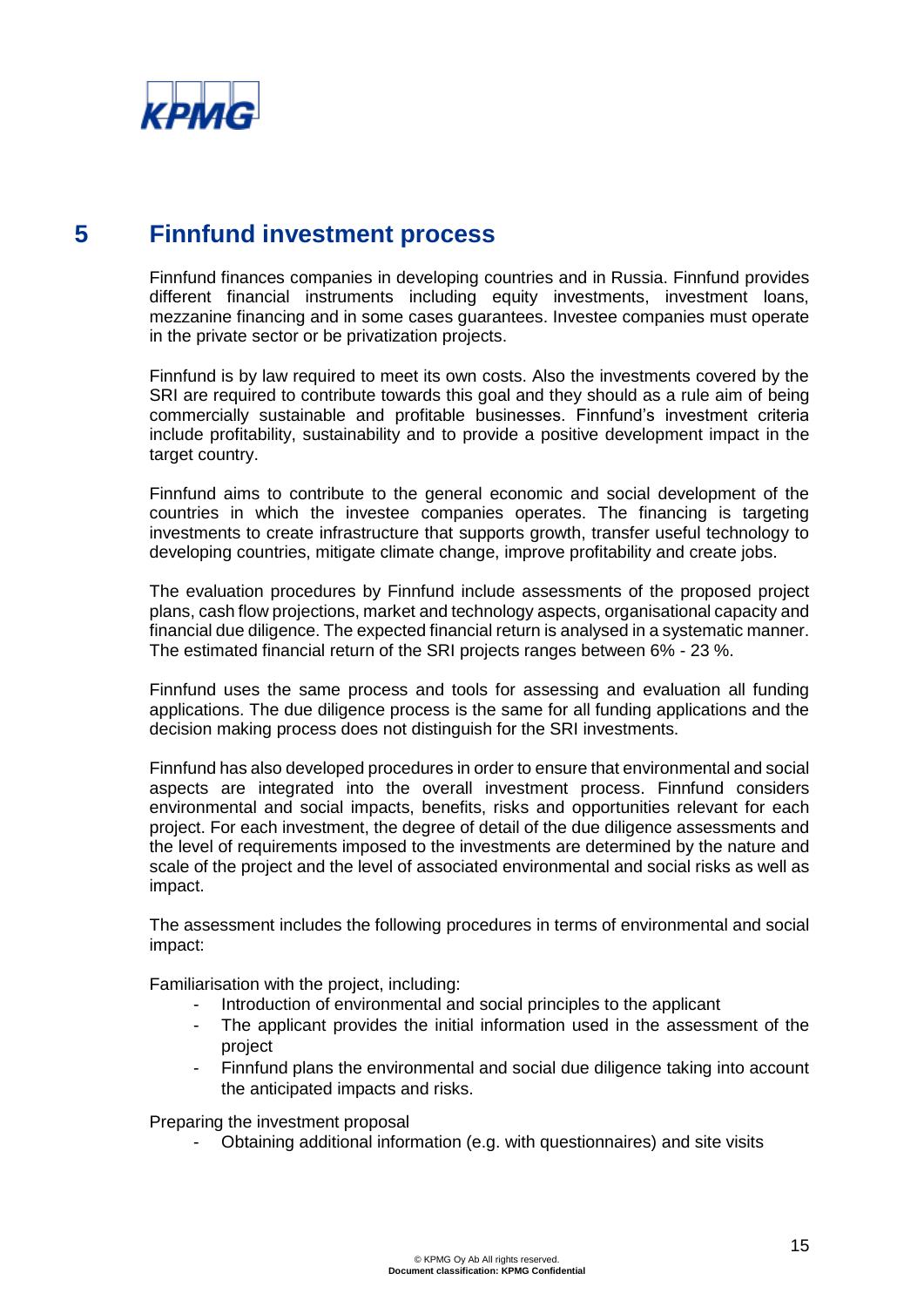

- Finnfund's advisors analyse the information, compare the project to the requirements of international guidelines and standards, and identify possible areas of improvement
- Finnfund's advisors discuss the results of their assessment and, where necessary, draft a corrective action plan together with the project company. A review is prepared to support the investment proposal.

Legal agreements

- Environmental and social covenants and undertakings are agreed upon (including conditions precedent for disbursement)
- Environmental and Social Action Plans as well as reporting formats are annexed to the legal agreements.

# **5.1 Development Effect Assessment Tool**

Finnfund uses a tool called the Development Effect Assessment Tool (DEAT) for assessing the expected development impact. DEAT is an essential part of Finnfund's system for analysing and evaluating the outputs/ outcomes of its portfolio projects in terms of developmental effectiveness.

In its financing decisions the Finnfund Board pays close attention to the DEAT results.

The purpose of the DEAT is to undertake an ex ante assessment of the expected development effects of the given project while it is undergoing due diligence for a potential financing. The tool has specifically been developed to support the investment decisions of Finnfund, where the information gathered serves as a baseline for ex post assessments of the development effectiveness. Based on the DEAT scoring the projects are categorized into three groups. The projects with the highest scores are categorized as excellent, the project with the middle scoring are classified as good and those with the lowest scoring as satisfying. 13 out of the 16 SRI projects were scored as excellent and three as good.

The criteria assessed through the DEAT process reflects to a far extent the development criteria specified in the MFA guidelines to the Finnfund Board.

The assessment criteria with effect and risks are all described systematically in the DEAT manual (prepared in 2014).

The development of DEAT was initiated in 2011 and was at the time named Development Impact Assessment Tool, DIAT. The tool was gradually developed and taken into use. In 2014 the tool was renewed and renamed to DEAT. The forms and scoring scales were updated which make a direct comparison of the scoring of the period difficult. During the period 2012-2015 a total number of 63 investment decisions were taken by Finnfund of which 49 projects were scored. The average scoring of the SRI investments for the period is 194 while the average scoring for the entire portfolio was 159. Even if the scoring might not be fully comparable the result of the comparison provides however a clear indication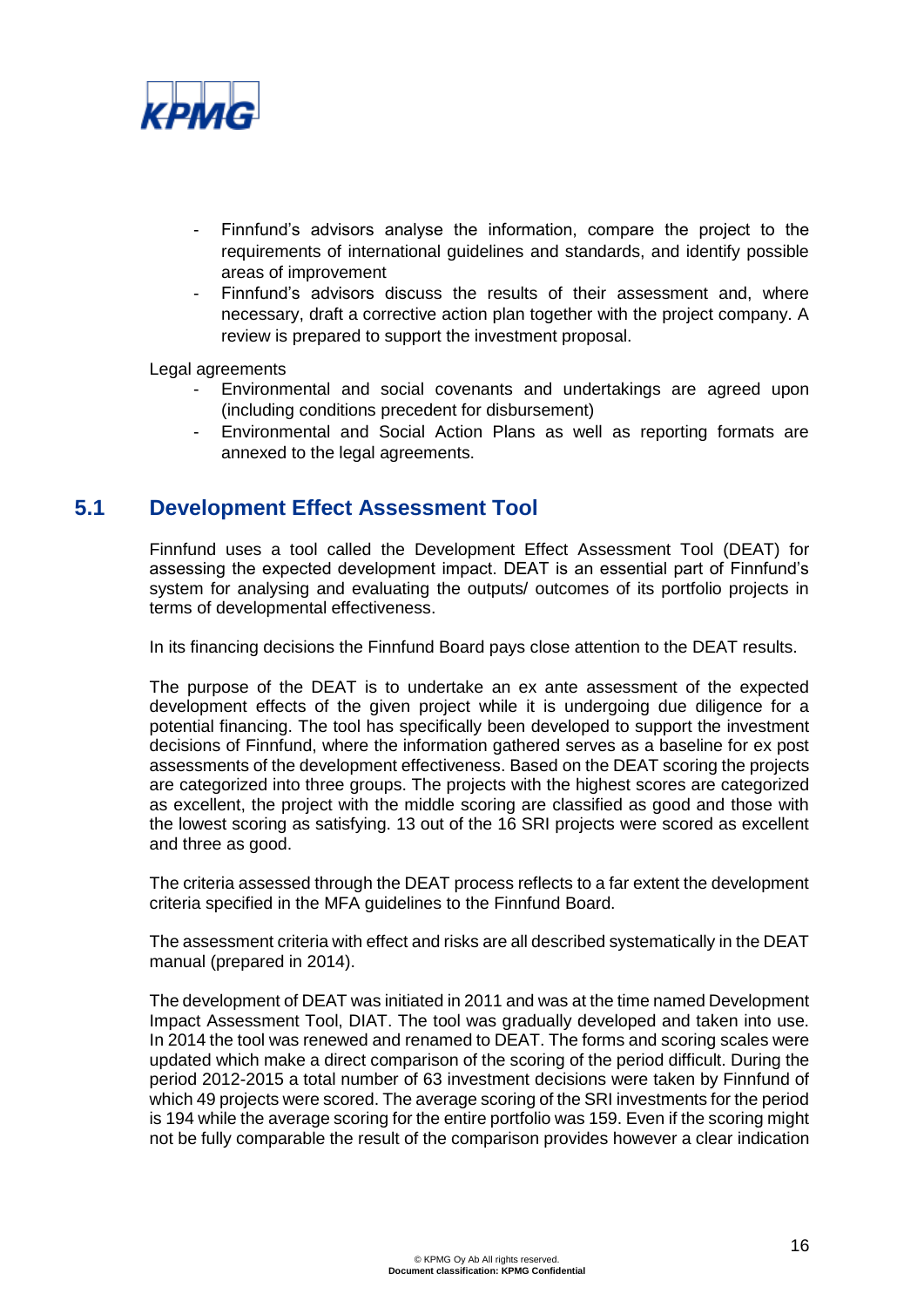

that SRI investments have in overall been higher scored in terms of development impact compared to the total portfolio for the corresponding period.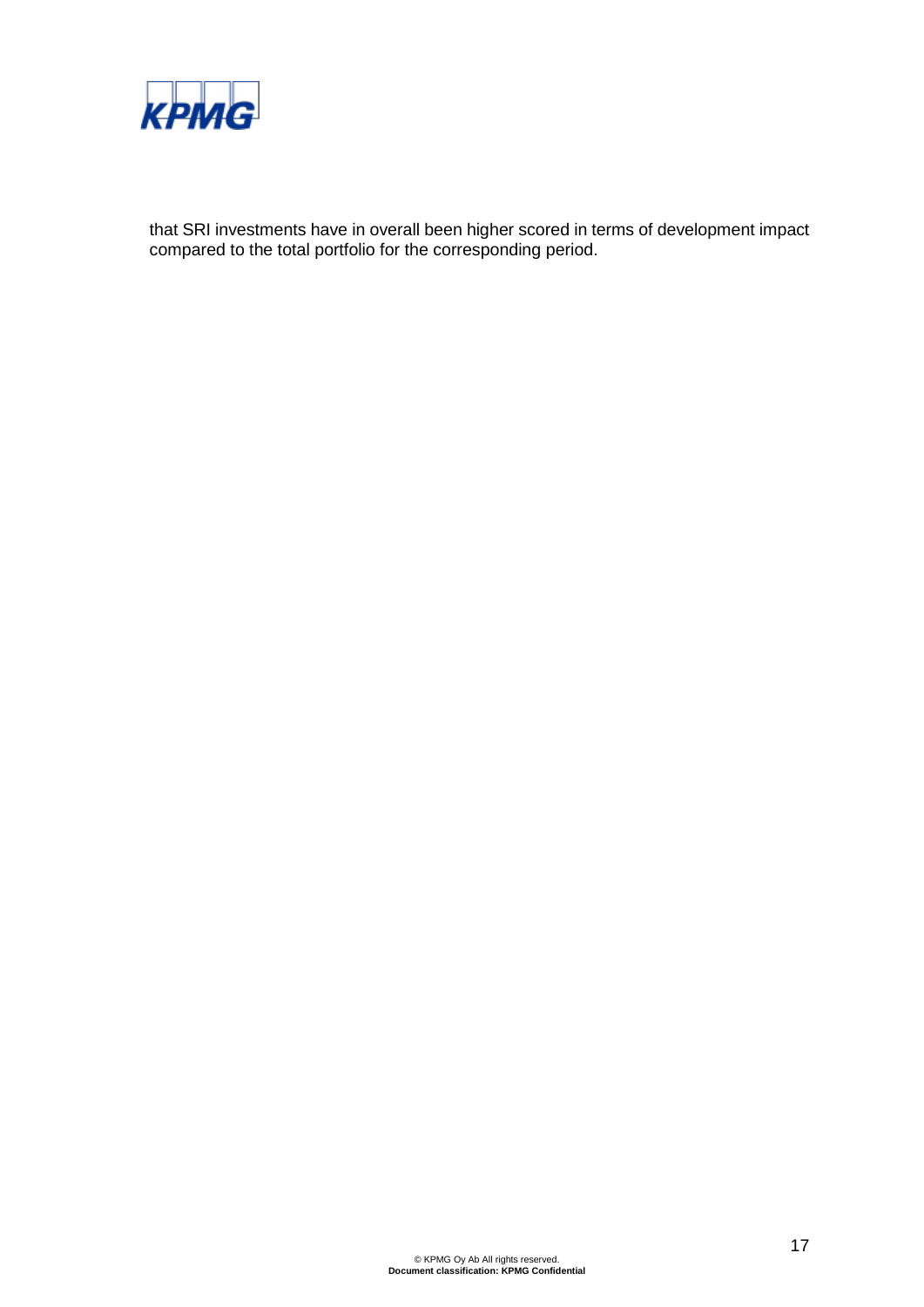

# **6 Sustainability as part of Portfolio Management**

This section analysed to what extent the expected development and sustainability impact (including environmental and social aspects) have been considered in the investment memos underlying the investment decisions and compared SRI investments against Other investments. It is important to recognise that this part of the analyses was limited to the information highlighted in the investment memos and did not cover the broader data evaluated by Finnfund as part of the investment decision including the DEA scoring and assessment of other eligibility criteria.

# **6.1 Development impact**

The MFA guidance note to the Finnfund Board sets clear development policy objectives for the portfolio of the SRI, including that at least 50 percent of the investments should serve people that are poor.

In order to obtain a comprehensive understanding of Finnfund's investment portfolio's development impacts and its possible changes, the SRI projects were compared with a sample of Other investments' development impacts before and during the SRI. Development impacts were analysed based on information derived from the investment memos whenever the information were readily available.

The results of the comparison demonstrate that job creation is considered in all of the SRI investment memos and in nearly all of Other investment memos (including both 2008-2011 and 2012-2015). Some of the SRI investment memos contain temporary job creation, with some investments employing thousands of workers during the construction phase. Also the expected amount of indirect jobs was significant in some investments, for instance when the project is set up in a rural area or the project creates jobs within the production chain, such as transportation and logistics. Finnfund's investment portfolio, both SRI and Other investments, also include fund investments with significant indirect job creation impact.

Improving working conditions and gender equality are part of Finnfund's environment and social assessment. These were visible in the investment memos to a limited extent. Improving working conditions and gender aspects were considered more frequently in the investment documentation for Other investments (2008-2011 and 2012-2015). Educating staff was not eminent in the sample investment memos.

Overall, the results show that the development aspects are more frequently considered in the memos for the SRI investments compared to the memos for Other investments (including both 2008-2011 and 2012-2015). The interview data with Finnfund indicates that the SRI has enabled investments with significant development impacts and with higher financial risk. The interview data with the SRI investments indicates that the projects operate in challenging environment. Already during the time of investment, clear development impacts were possible to identify.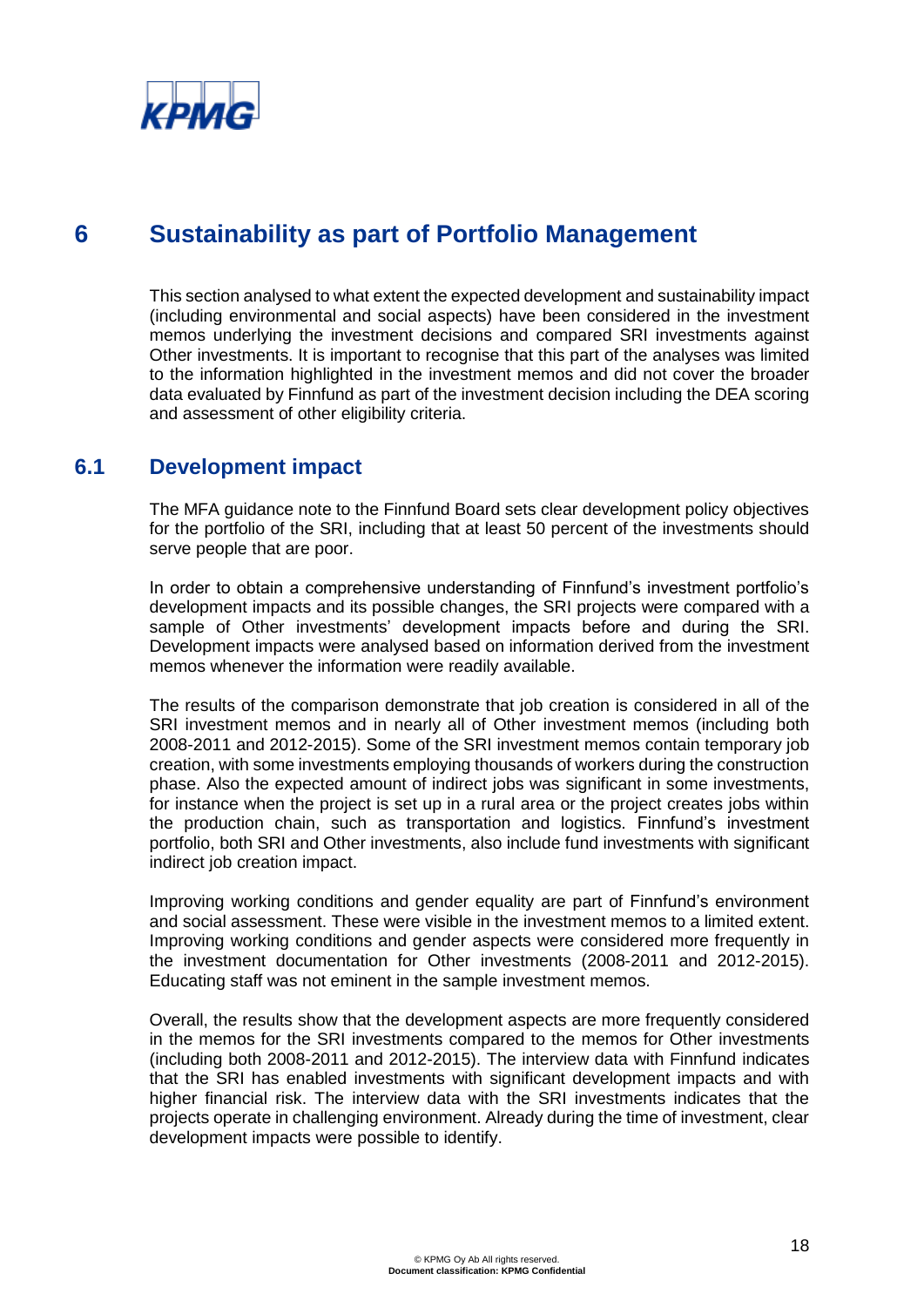

## **6.2 Environment**

The MFA guidance note puts significant emphasis on the environmental impacts of the investments. Investments that aid in mitigation and adaptation to climate change or have other significant environmental effects should make up at least 50 % of the portfolio. The investments' environmental impacts were derived from the investment memos whenever the information was readily available.

The results of comparison shows that the aspects of Energy efficiency and/or New technologies were more frequently considered in SRI investment memos. In respect to Renewable energy, the aspect was more frequently considered in the investment memos for SRI projects compared to Other investments (2012-2015).

Overall, the results show that environmental aspects have been more frequently considered in the Investment memos of SRI projects compared to the Investment memos of Other investments (including both 2008-2011 and 2012-2015) The Finnfund interview data indicates that the SRI has enabled risky investments with significant environmental impacts. The interview data for the SRI investments indicates that the environmental aspects are on the agenda of Finnfund in portfolio management.

## **6.3 Social**

The MFA guidance note sets clear objectives for the social impact of the SRI portfolio. The investments' social impact were derived from the investment memos whenever the information was readily available.

The results of the comparison show that Health and Safety aspects were more frequently included in the SRI investment memos compared to Other investments for the years 2008-2011 and Other investments for the years 2012-2015. Communities and CSR investments, on the other hand, had the highest frequency the social aspects. In the investment memos the social aspects were considered in 12 out of 16 SRI investments while the frequency was lower for Other investments (including both 2008-20011 and 2012-2015).

In general, the results show that Social impacts aspects have been more frequently considered in SRI investments memos compared to Investment memos of Other investments (including both 2008-2011 and 2012-2015). The interview data with Finnfund indicates that the SRI has enabled investments with remarkable social impacts particularly in rural areas. The SRI investment interview data indicates that the projects operate in a challenging environment and therefore the Finnfund investment has delivered significant changes in social aspects already at the time of investment.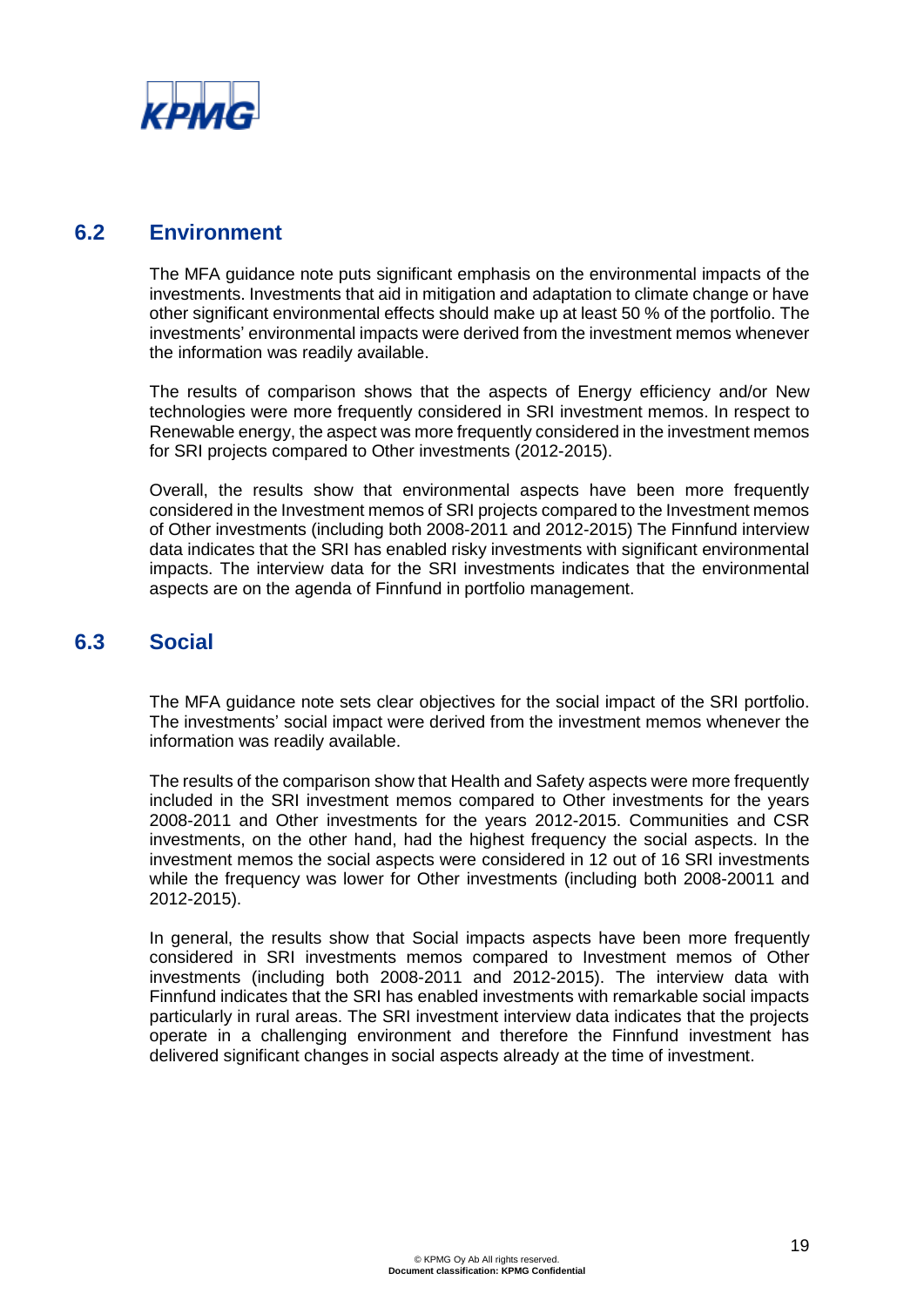

## **6.4 Governance**

The analysis on Governance Impact show that tax payments/tax revenue increase is considered more frequently in SRI investment memos, compared to Other investments (2008-2011) and Other investments (2012-2015).

Overall, the aspects related to governance have been more frequently been considered in the Investment memos for the SRI investments compared to the Investment memos of the Other investments (including both 2008-2011 and 2012-2015). The Finnfund representatives actively engage with their investments, which fosters good governance in the portfolio management. Interviews with the SRI investments support this finding.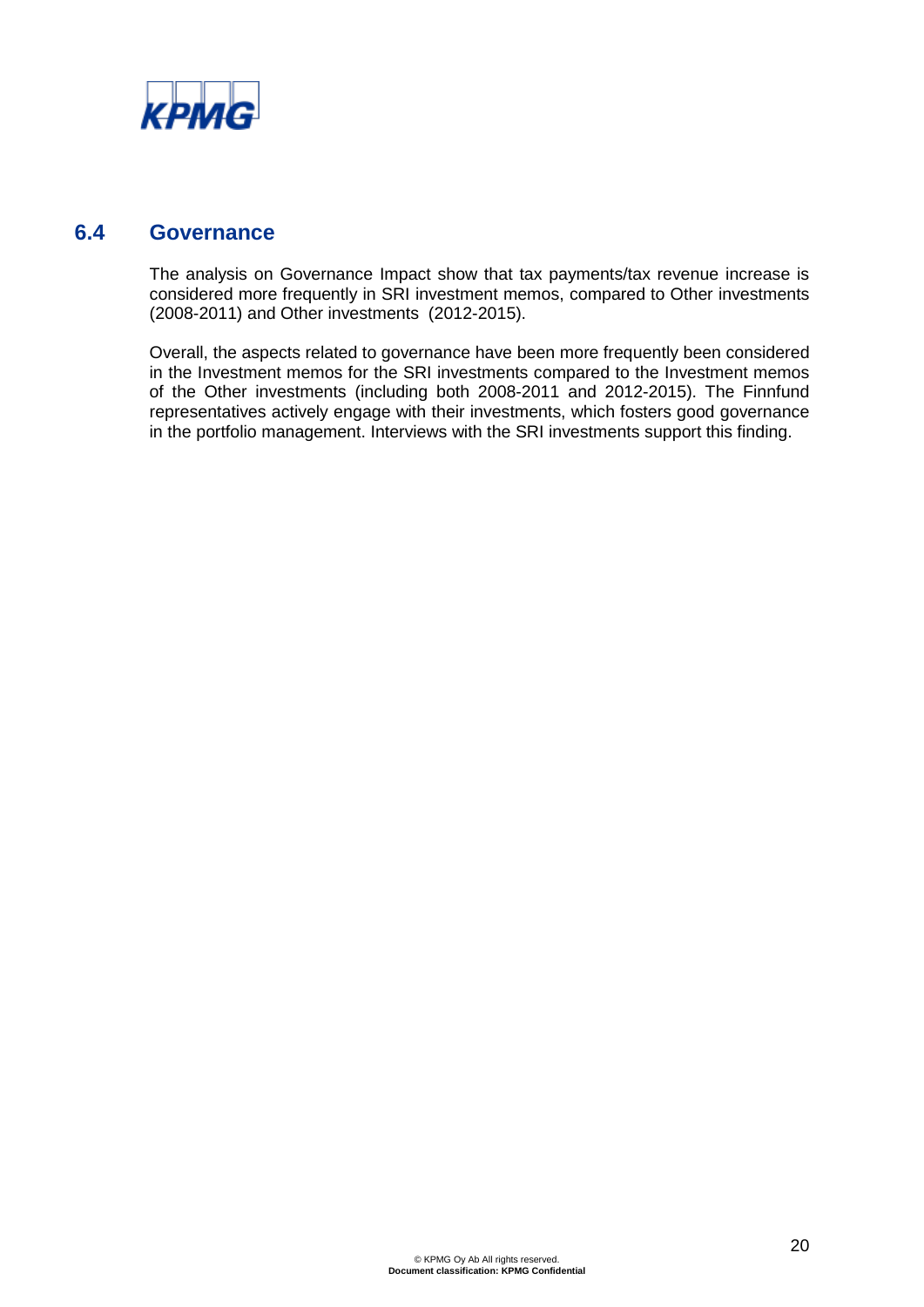

# **7 Field visits**

The desk top study and interviews in Finland were followed by a field visit to 4 specific investments in order to verify findings from the desk study. During the field visit, interviews were made and evidence was gathered on how the objectives given for the special risk guarantee by the MFA has been met in the specific investments.

# **7.1 M-Birr (M.O.S.S.) in Addis Ababa, Ethiopia**

#### About

M-Birr is a company specialized in the Ethiopian market for the delivery of mobile money services.

The M-Birr mobile payment service promotes the use of electronic money, makes it easier to manage payment transactions and promotes financial security. The M-Birr service can be used to pass payments between small financial institutions and their customers using M-Birr mobile application.

#### Sustainability, impact and key results

The service contributes to the access of new population groups to financial services and enables savings and growth in microfinance. Consequently, the potential impact of the project on the development of the financial market in Ethiopia can be considered as significantly positive. In addition, the project will have a positive impact on the poorest and most fragile population in the country. The project also transfers new technologies to Ethiopia and its indirect educational impacts on small financial institutions are significant. A number of aid agencies in Ethiopia are interested in using the service as it provides the opportunity to streamline development assistance and reduce the operational risks associated with the allocation of grants.



#### Obtaining impact through Finnfund investment

Finnfund's participation in the project has had significant added value and Finnfund's role has been central to the implementation of the project. The potential development impacts of the project are significant in relation to both the project's total investment and Finnfund's investment.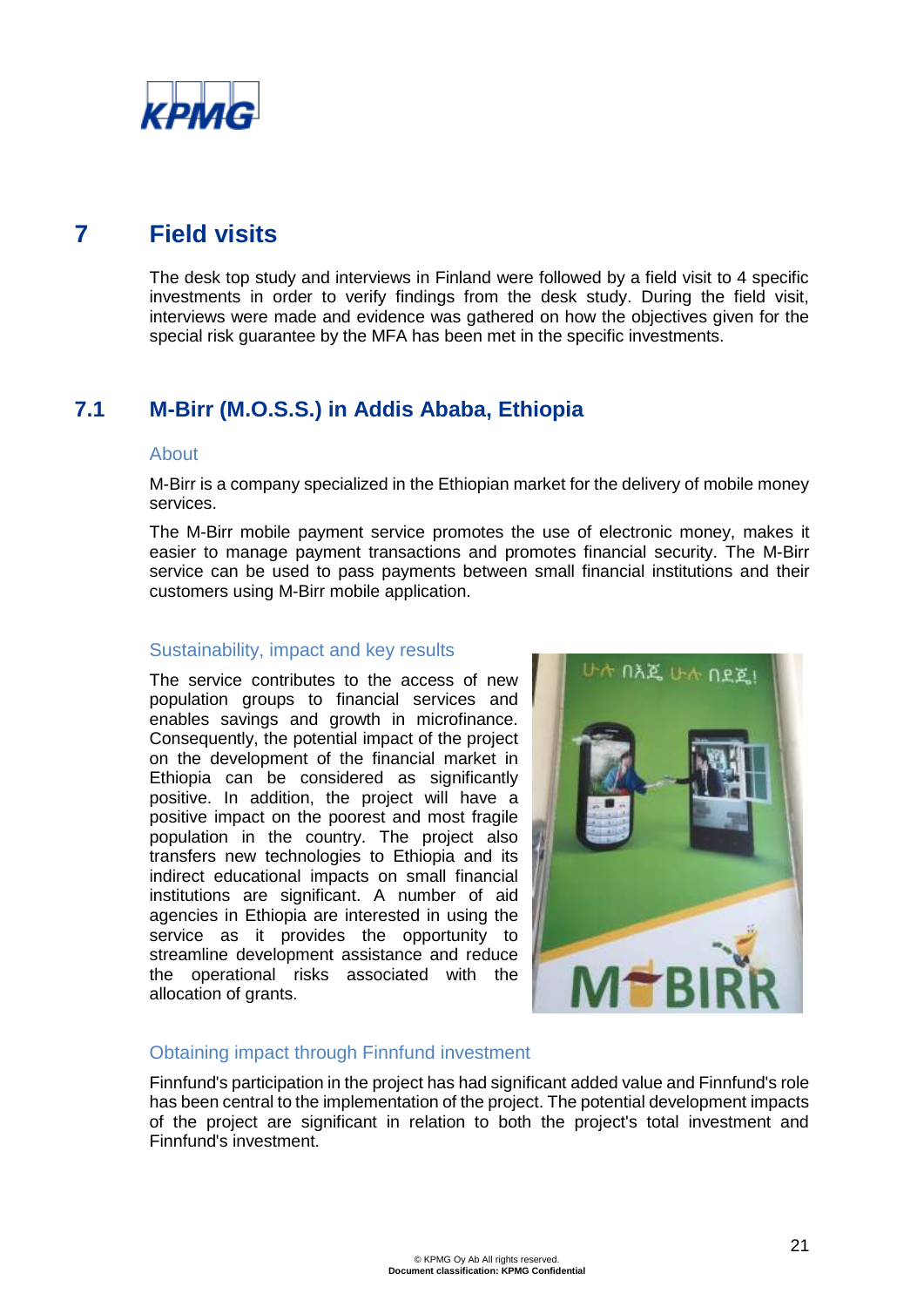

# **7.2 Sini Furniture in Addis Ababa, Ethiopia**

#### About

Sini Furniture is a furniture company located in Addis Ababa, Ethiopia. SINI designs, manufactures and sells furniture. The demand for company's products exceeds its current capacity.

#### Sustainability, impact and key results

Due to the education and skills the workers have acquired, the position of workers in the labor market will be significantly improved and their earnings levels will increase. Over time, trained staff will also switch to other employers, which will enhance the expertise of the Ethiopian carpentry industry.

Sini Furniture has persistently also made inputs to their corporate social responsibility. Particularly the safety of the employees has been in focus.



The project is on-going and the company has clearly established its role in the Ethiopian market towards the clients, and also towards authorities. Sini is an actor that punctually follows the legislation and regulation.

#### Obtaining impact through Finnfund investment

Without Finnfund funding, production activities would have continued in small-scale in the existing premises. So far, Finnfund has added value to the project, especially with regard to environmental and social responsibility issues.

# **7.3 Schulze Global Ethiopia Growth and Transformation Fund I L.P. in Addis Ababa, Ethiopia**

#### About

This is Ethiopia's first private equity fund based on international standards.

Most of the investments target SMEs in selected sectors, selected on the basis of their degree of development, potential, state support programs and the experience base of investment teams. Investments are made in agriculture, the food industry, healthcare, real estate, education, travel and sustainable tourism.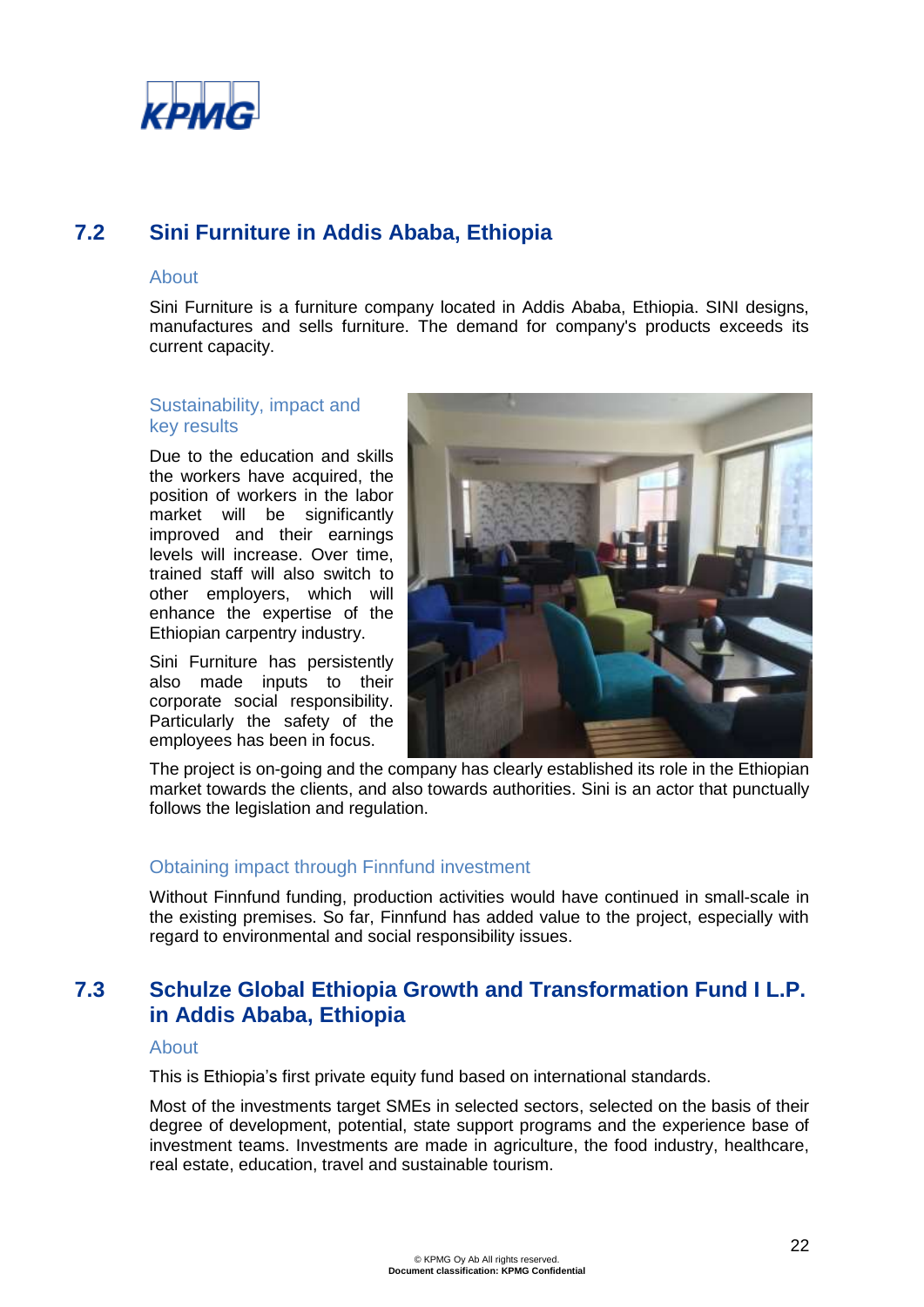

#### Sustainability, impact and key results

SGI has done a considerable work in Ethiopia, creating the basis for the establishment of the fund and, if successful, the fund significantly contributes to the development of the capital investment market in the country. Probably the success of the fund will attract other funds and foreign investment, boosting competition and financing supply by leveraging ethnographic companies and ultimately consumers in the country. The Fund's employment effects are estimated to be excellent in relation to invested capital.. Based on the financial forecasts of the Fund's existing investments, the tax effect of the Fund's investment in Ethiopia is also significant.

The fund has an ESG policy for their portfolio companies. The policy has made the companies understand what responsibility / sustainability means.

#### Obtaining impact through Finnfund investment

Through the fund, Finnfund may have some opportunities of parallel investments in Ethiopia because other funded development finance companies are generally not interested in the small projects that most of the fund's investments are targeting. The Ethiopian business environment is still very challenging for foreign investors, and Finnfund's ability to make direct investments in the country is limited.